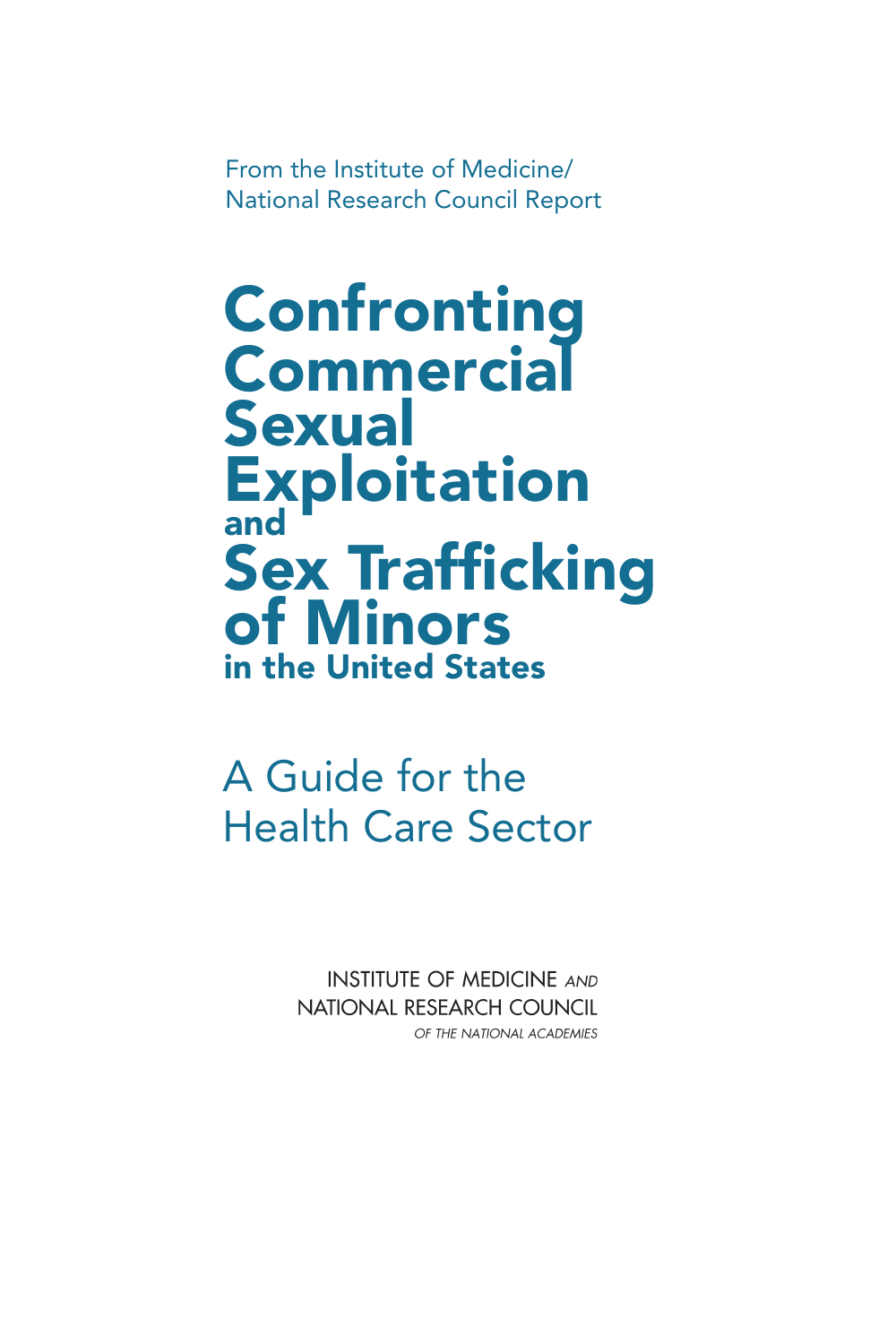In 2013, the Institute of Medicine (IOM) and the National Research Council (NRC) published a report about commercial sexual exploitation and sex trafficking of minors in the United States. The report, *Confronting Commercial Sexual Exploitation and Sex Trafficking of Minors in the United States*, was funded by the U.S. Department of Justice Office of Juvenile Justice and Delinquency Prevention. It provides a comprehensive view of this issue and offers a detailed explanation of its findings and recommendations.

The content of this guide was derived entirely from the original report as an abridged version for professionals in the health care sector. This guide, which was also funded by the U.S. Department of Justice Office of Juvenile Justice and Delinquency Prevention, was edited by Rona Briere and Patti Simon.

*Confronting Commercial Sexual Exploitation and Sex Trafficking of Minors in the United States* was authored by the IOM/NRC Committee on the Commercial Sexual Exploitation and Sex Trafficking of Minors in the United States:

**ELLEN WRIGHT CLAYTON** (*Co-Chair*), Craig-Weaver Professor of Pediatrics, Professor of Law, and Co-Founder, Center for Biomedical Ethics and Society, Vanderbilt University

- **RICHARD D. KRUGMAN** (*Co-Chair*), Vice Chancellor for Health Affairs, University of Colorado School of Medicine
- **TONYA CHAFFEE,** Medical Director of Child and Adolescent Support, Advocacy and Resource Center, University of California, San Francisco
- **ANGELA DIAZ,** Jean C. and James W. Crystal Professor of Pediatrics and Preventive Medicine, Mount Sinai School of Medicine
- **ABIGAIL ENGLISH,** Director, Center for Adolescent Health & the Law
- **BARBARA GUTHRIE,** Associate Dean for Academic Affairs and Professor, Yale University School of Nursing
- **SHARON LAMBERT**, Associate Professor of Clinical/Community Psychology, The George Washington University
- **MARK LATONERO,** Research Director, Annenberg Center on Communication Leadership & Policy, University of Southern California
- **NATALIE McCLAIN,** Assistant Professor, Boston College William F. Connell School of Nursing
- **CALLIE MARIE RENNISON,** Associate Professor, School of Public Affairs, University of Colorado Denver
- **JOHN A. RICH,** Professor and Chair of Health Management and Policy, Drexel University School of Public Health

**JONATHAN TODRES,** Professor of Law, Georgia State University College of Law **PATTI TOTH,** Program Manager, Washington State Criminal Justice Training Commission

International Standard Book Number-13: 978-0-309-31043-7 International Standard Book Number-10: 0-309-31043-1

Additional copies of this report are available from the National Academies Press, 500 Fifth Street, NW, Keck 360, Washington, DC 20001; (800) 624-6242 or (202) 334-3313; [http://](http://www.nap.edu) [www.nap.edu.](http://www.nap.edu)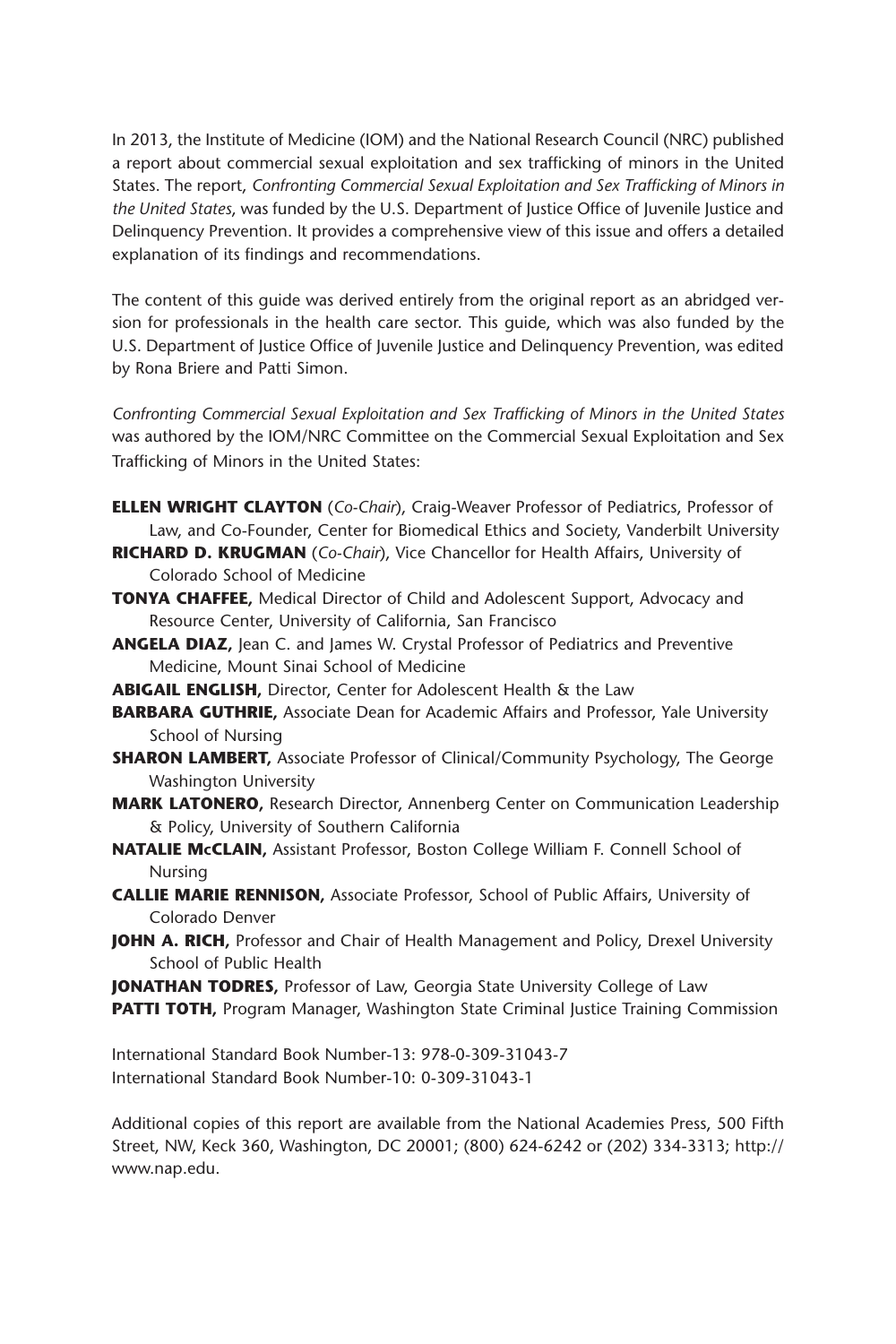

| 1.           | <b>Introduction</b><br>Purpose of This Guide, 1<br>Intended Audience, 2<br>How This Guide Is Organized, 3                                                                                                                                                              | 1  |
|--------------|------------------------------------------------------------------------------------------------------------------------------------------------------------------------------------------------------------------------------------------------------------------------|----|
| $\mathbf{2}$ | <b>The Problem</b><br>The Definition Issue, 5<br>Guiding Principles, 7<br>Extent of the Problem, 8<br>Risk Factors, 9<br>Consequences, 11                                                                                                                              | 5  |
| 3.           | <b>Barriers to Identification of Victims and Survivors</b><br>Lack of Understanding, 14<br>Lack of Disclosure, 15<br>Potential and Perceived Complications Related to Mandated<br>Reporting, 16<br>Lack of Policies and Protocols, 16                                  | 13 |
| 4            | <b>How Health Care Professionals Can Help</b><br>Models of Care, 17<br>Intimate Partner Violence and Child Maltreatment, 18<br>Sexual Assault Nurse Examiner (SANE), 18<br>Integration of Services, 18<br>Child Advocacy Centers and Sexual Assault Response Teams, 18 | 17 |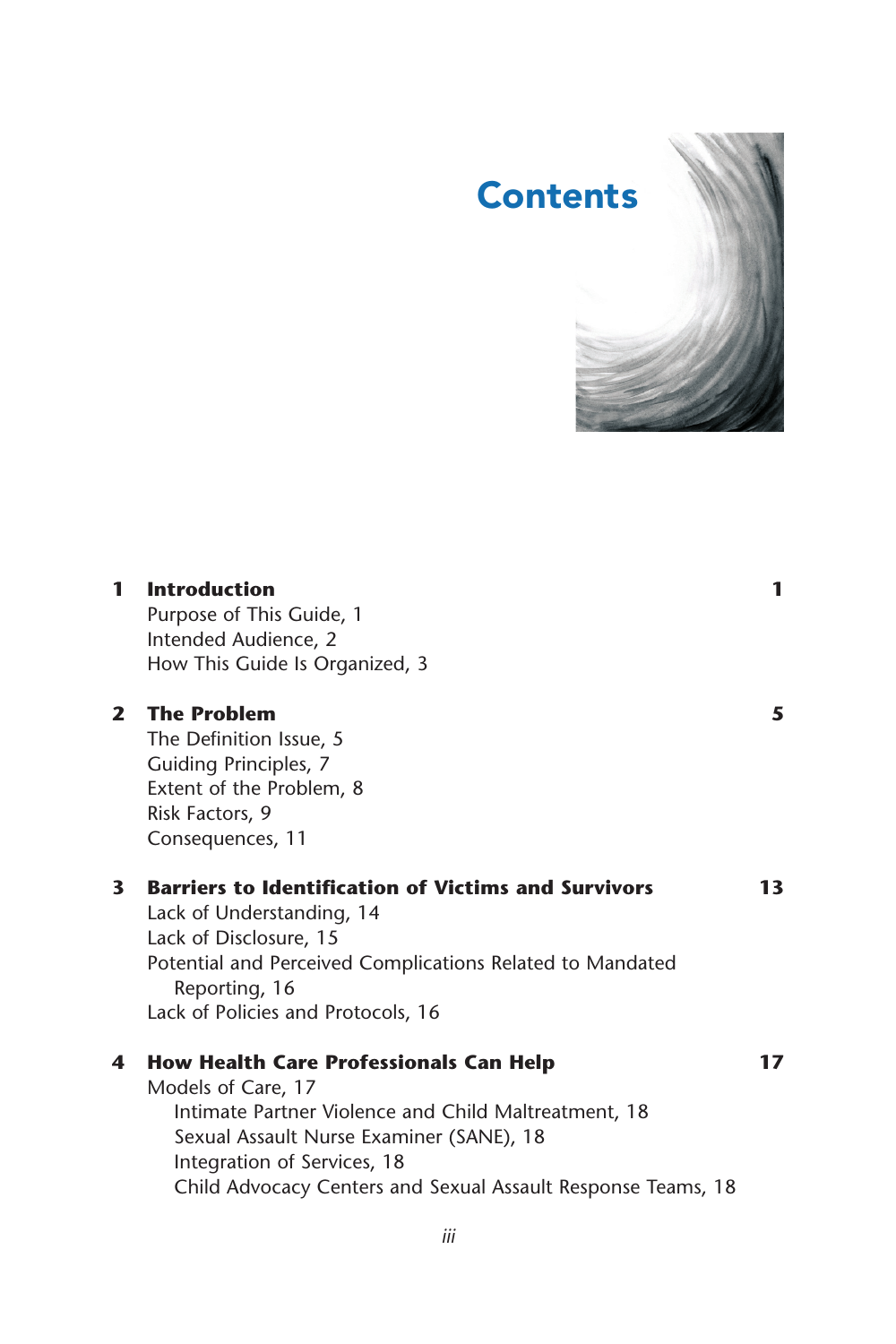Public Health, 19 Telehealth/Telemedicine, 20 Education and Training of Health Care Professionals, 20 Tools for Identification of Victims, 22 Health Care of Victims and Survivors: Management and Treatment, 23 Multisector and Interagency Efforts, 23

#### **5 Recommended Strategies 27**

Increase Awareness and Understanding, 27 Training, 27 Public Awareness Campaigns, 28 Strategies for Awareness Among Children and Adolescents, 28 Strengthen the Law's Response, 28 Strengthen Research on Prevention and Intervention, 29 Support Collaboration, 30 Support Information Sharing, 30 Final Thoughts, 31

#### **References 33**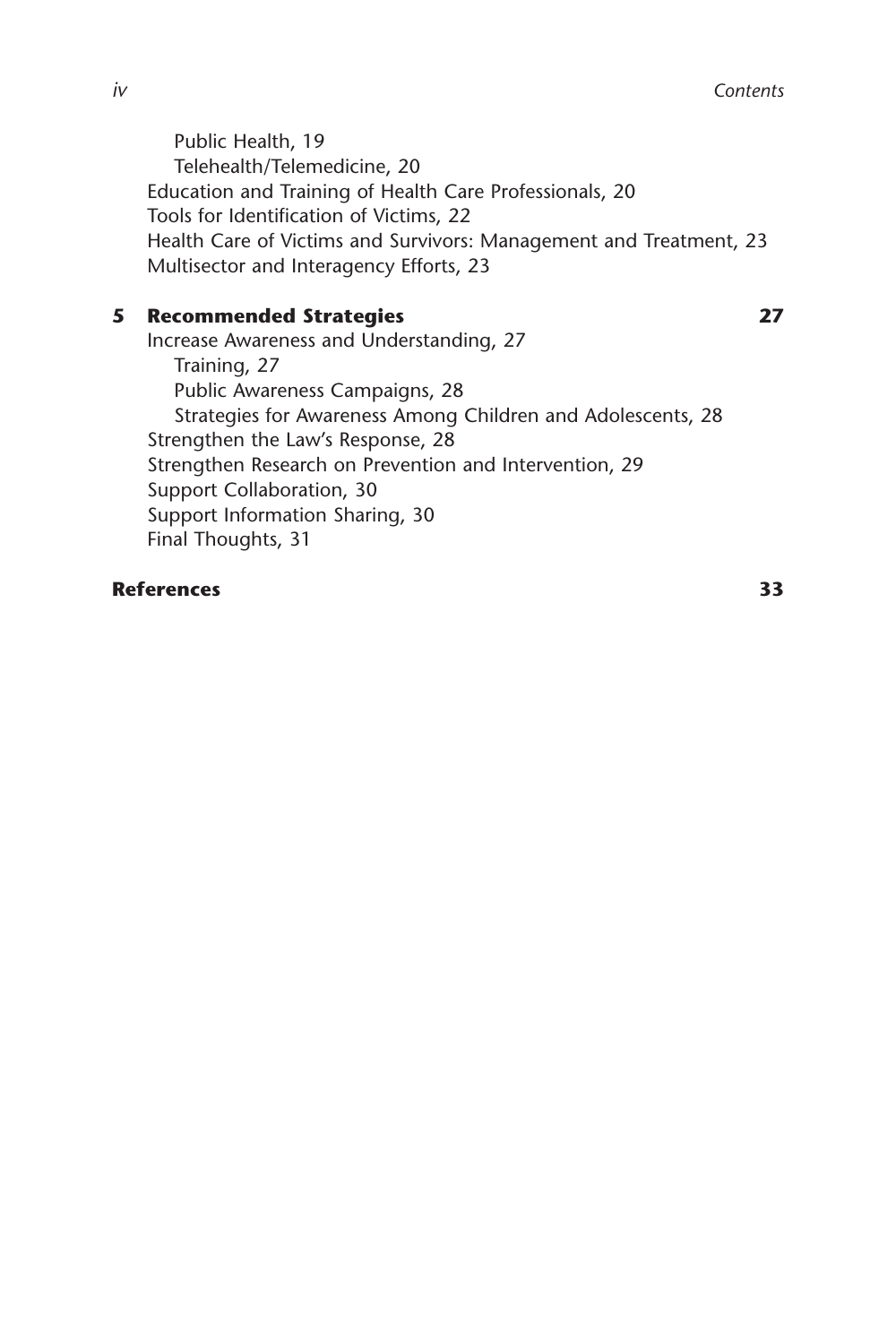## 1 Introduction

"Commercial sexual exploitation and sex trafficking of minors not only are illegal activities, but also result in immediate and long-term physical, mental, and emotional harm to victims and survivors."

Commercial sexual exploitation and sex trafficking of minors in the United States are frequently overlooked, misunderstood, and unaddressed domestic problems. In the past decade, they have received in-United States are frequently overlooked, misunderstood, and unadcreasing attention from advocates, the media, academics, and policy makers. However, much of this attention has focused internationally. This international focus has overshadowed the reality that commercial sexual exploitation and sex trafficking of minors also occur every day within the United States.

Commercial sexual exploitation and sex trafficking of minors not only are illegal activities, but also result in immediate and long-term physical, mental, and emotional harm to victims and survivors. A nation that is unaware of these problems or disengaged from solving them unwittingly contributes to the ongoing abuse of minors and all but ensures that these crimes will remain marginalized and misunderstood.

#### **Purpose of This Guide**

In September 2013, the Institute of Medicine (IOM) and the National Research Council (NRC) of the National Academies published the report *Confronting*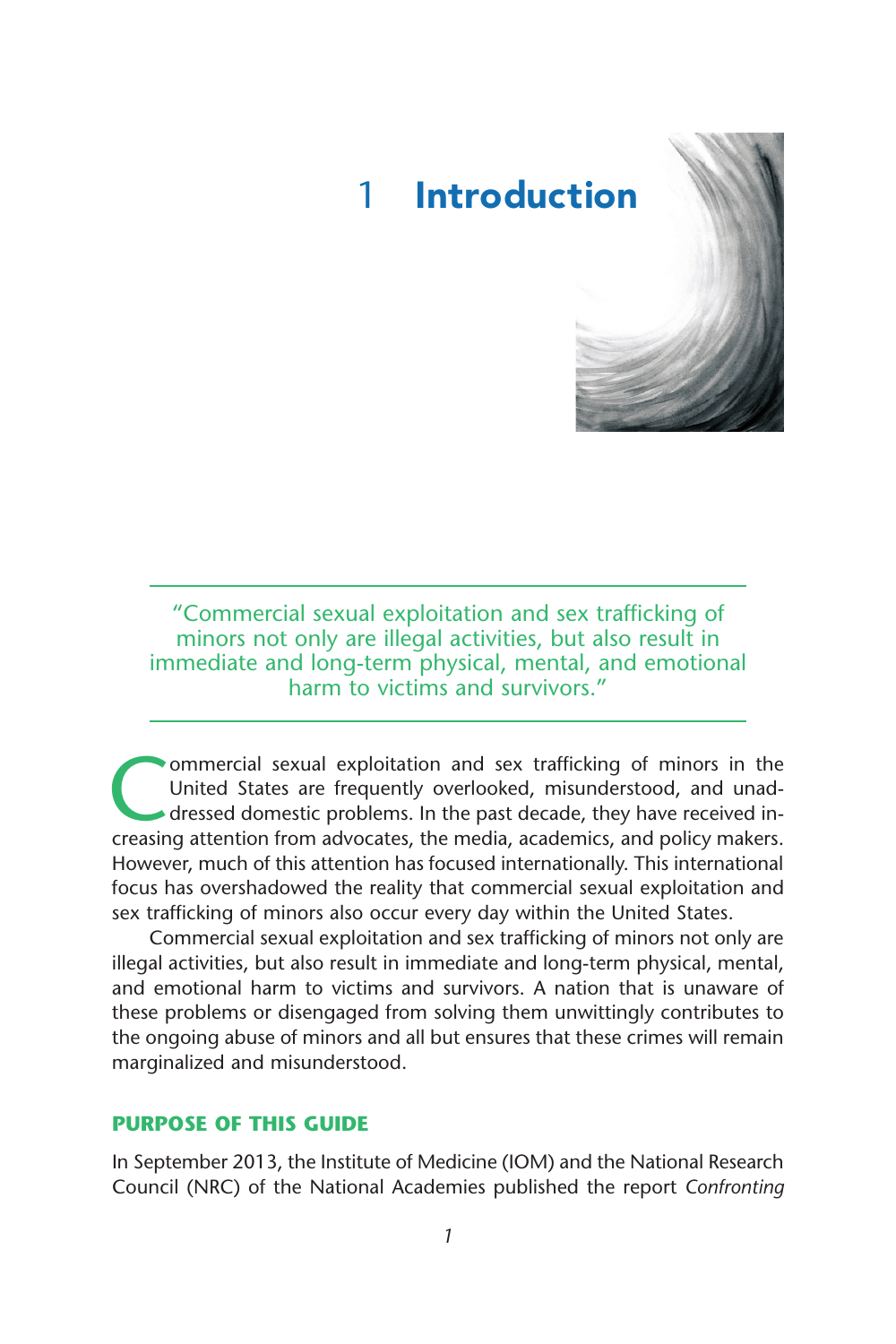*Commercial Sexual Exploitation and Sex Trafficking of Minors in the United States*  [1]*.* The purpose of that report is

- to increase awareness and understanding of the crucial problem of commercial sexual exploitation and sex trafficking of minors in the United States;
- to examine emerging strategies for preventing and identifying these crimes, for assisting and supporting victims and survivors, and for addressing exploiters and traffickers; and
- to offer a path forward through recommendations designed to increase awareness and understanding and to support efforts to prevent, identify, and respond to these crimes.

The IOM/NRC report includes chapters on specific sectors with a role to play in addressing the problem. Because the report is lengthy and broad in its reach, the IOM/NRC, with the support of the U.S. Department of Justice Office of Juvenile Justice and Delinquency Prevention, decided to develop a series of guides offering a more concise and focused perspective on the problem and emerging solutions for several of these sectors.

#### **Intended Audience**

The intended audience for this guide is health care professionals, such as physicians, nurses, advanced practice nurses, physician assistants, mental health professionals, and dentists, who see children and adolescents for prevention and treatment of injury, illness, and disease. At any of these encounters—in settings that include, among others, emergency departments, urgent care, primary care clinics, adolescent medicine clinics, school clinics, shelters, specialty clinics (obstetrics/gynecology, psychiatry), community health centers, health department clinics, free-standing Title X clinics, Planned Parenthood, and dental clinics [2]—these health care professionals can have an opportunity to identify and assist young people who are victims of commercial sexual exploitation and sex trafficking [3, 4, 5, 6, 7, 8].

Ideally, these professionals would be involved in efforts focused on the prevention of victimization by these crimes and work to identify and provide treatment/referral for victims and survivors. Yet despite the potential opportunities for intervention, health care professionals often overlook or fail to identify these youth. The result can be missed opportunities for intervention and the continued perpetration of these crimes. This guide is intended to raise awareness of these opportunities so that health care professionals will be better equipped to fulfill their important role in preventing, recognizing, and responding to commercial sexual exploitation and sex trafficking among the youth in their care.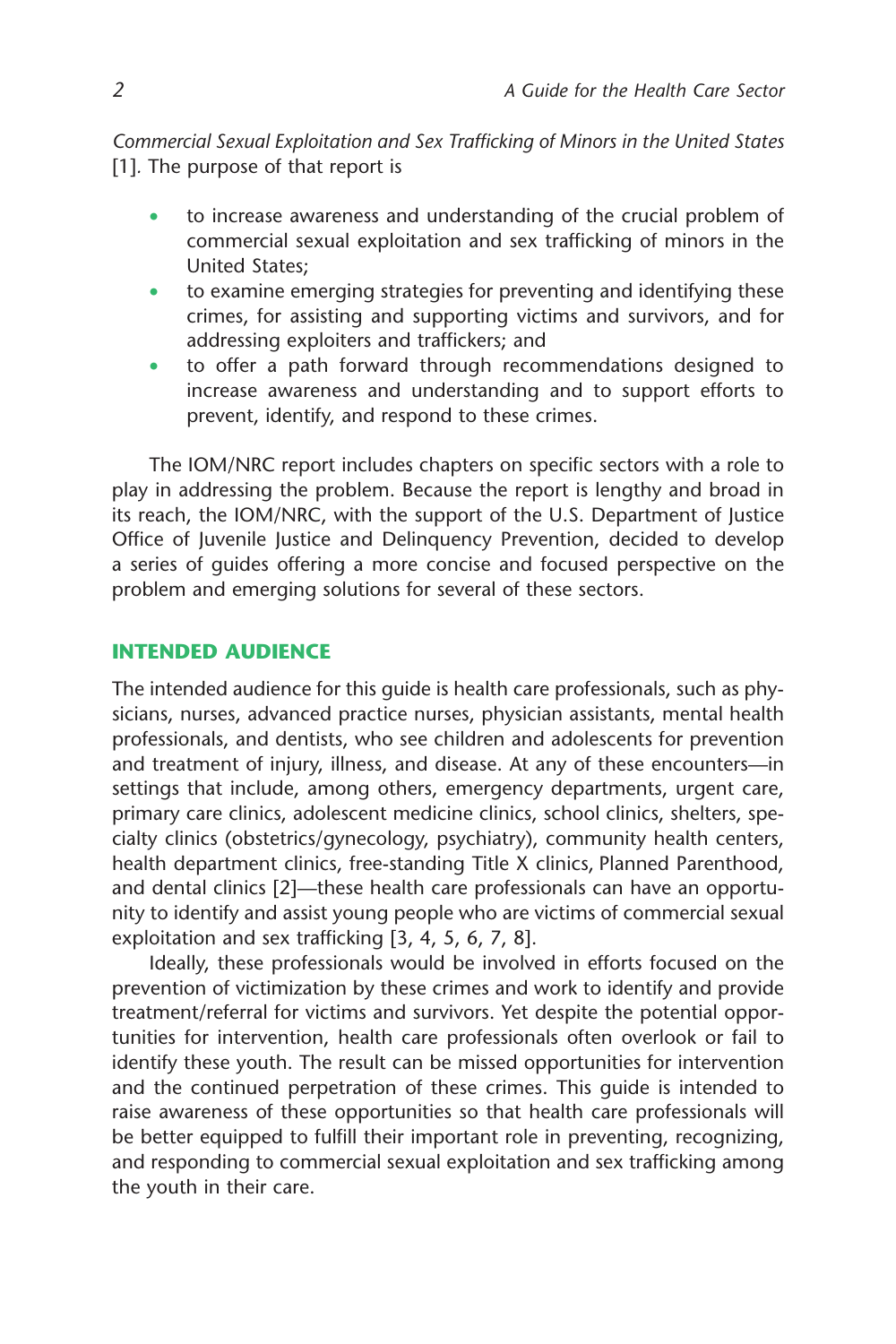#### **How This Guide Is Organized**

Following this introduction, Section 2 provides definitions of relevant terms, a set of guiding principles, a summary of what is known about the extent of the problem, and an overview of risk factors and consequences.

Section 3 reviews barriers to the ability of health care professionals to identify victims and survivors of these crimes, as well as some promising opportunities for overcoming these barriers.

Section 4 describes some ways in which health care professionals are responding to these crimes. It also summarizes multisector, collaborative strategies in which the health care sector plays a role.

Finally, Section 5 presents strategies for making progress in identifying, preventing, and responding to these crimes, based on the recommendations offered in the IOM/NRC report.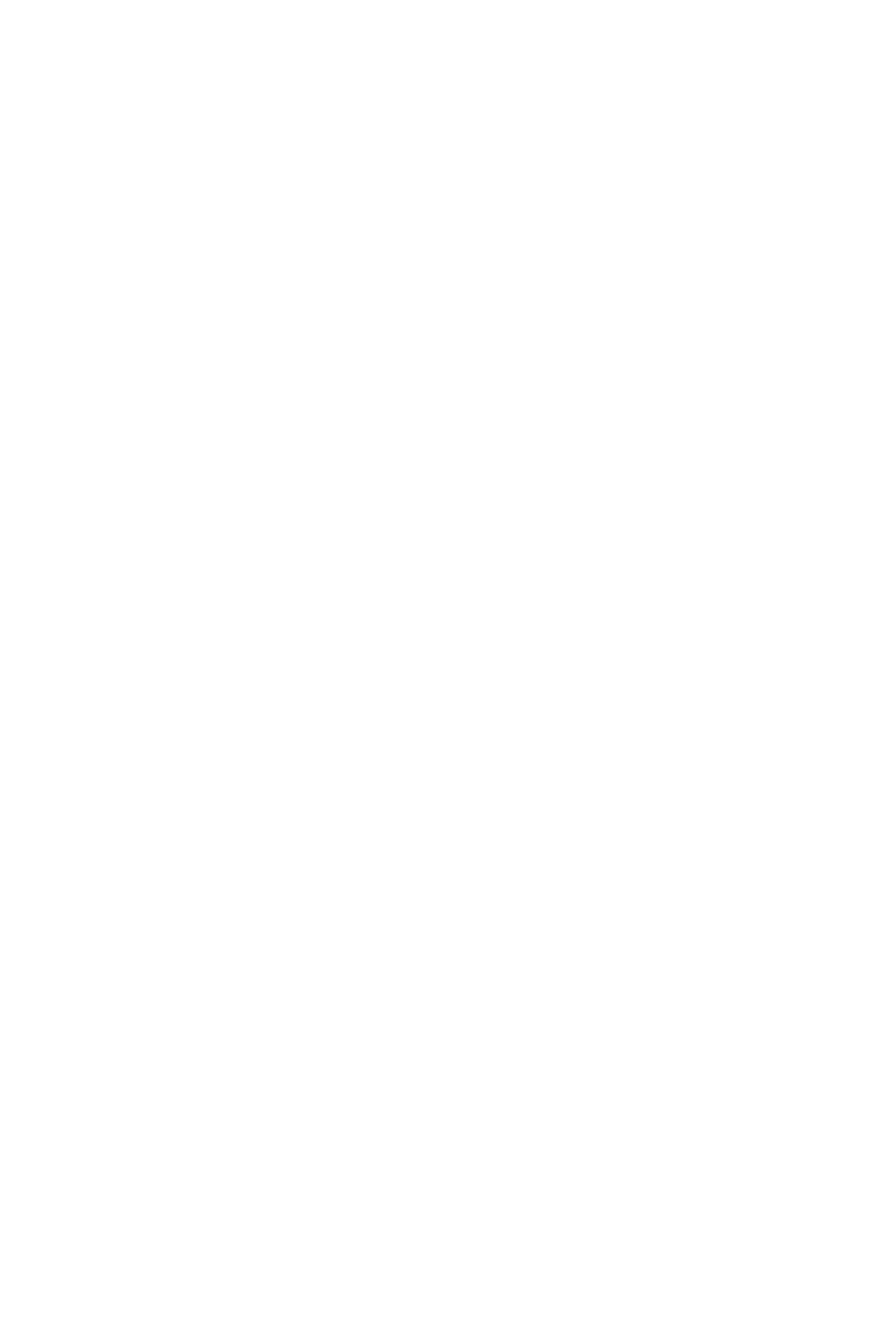## 2 The Problem

"Commercial sexual exploitation and sex trafficking of minors should be understood as acts of abuse and violence against children and adolescents."

This chapter first defines terms relevant to the problem of commercial sexual exploitation and sex trafficking of minors in the United States. It then presents a set of guiding principles that should inform any efforts to sexual exploitation and sex trafficking of minors in the United States. It to address the problem. Next is a brief discussion of what is known about the extent of the problem. The final section summarizes the current understanding of risk factors and consequences. One of the messages that emerges from this discussion is that, while the gravity of the problem is clear, critical gaps in the knowledge base for understanding and addressing it need to be filled.

#### **The Definition Issue**

The language used to describe aspects of commercial sexual exploitation and sex trafficking crimes and their victims and survivors—a collection of terms derived from the range of agencies, sectors, and individuals working to prevent and address these crimes—varies considerably. Some terms are diagnostic and scientific (e.g., *screening* and *medical forensic exam*). Others are legal terms (e.g., *trafficking*, *offender*, *perpetrator*). Some terms are used frequently in popular culture (e.g., *pimp*, *john*, *child prostitute*). Still others are focused on the experiences of exploited children (e.g., *victim*, *survivor*,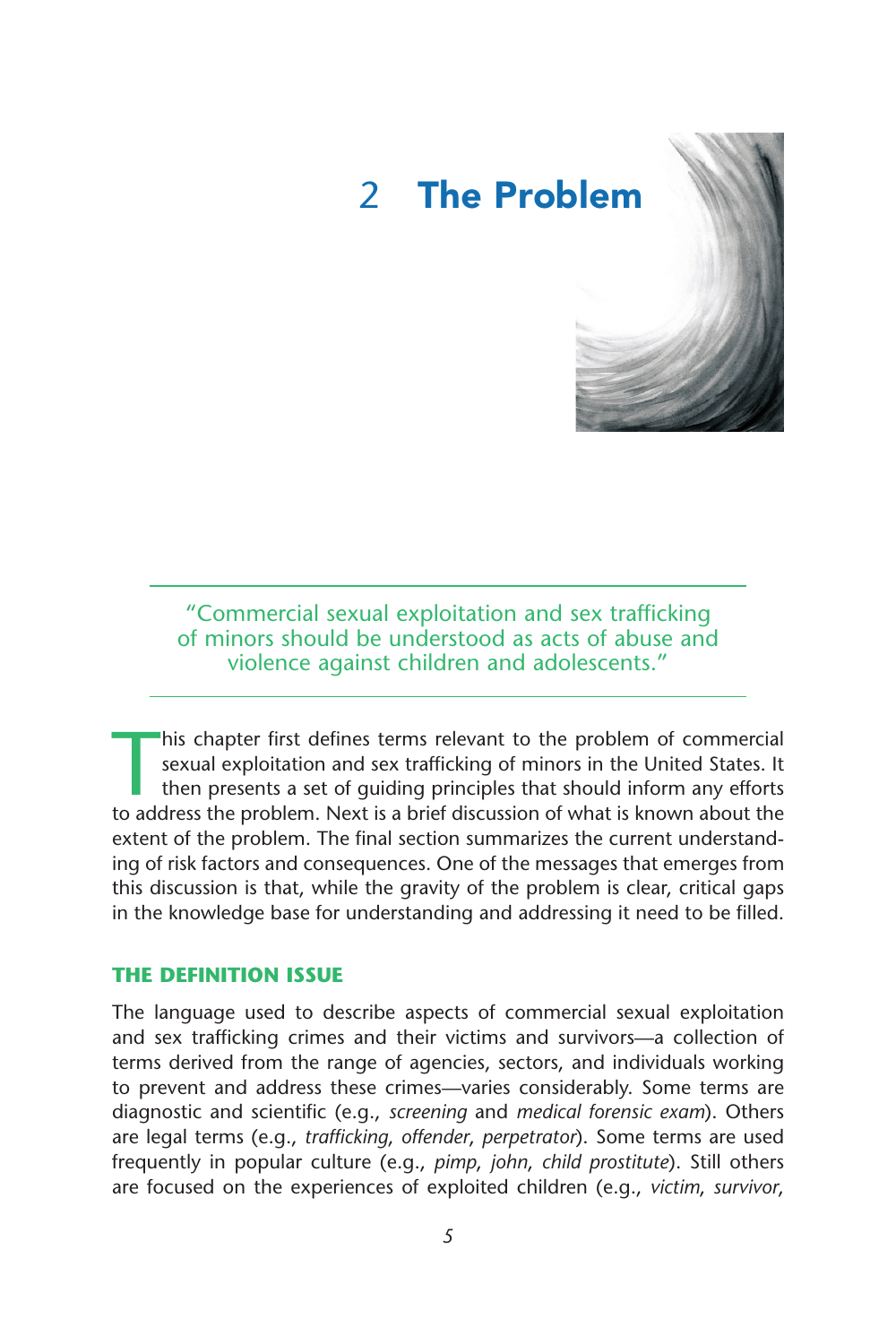*modern-day slavery*). The result is the absence of a shared language regarding commercial sexual exploitation and sex trafficking of minors.

The implications of this absence of a common language can be significant. For example, a child or adolescent victim identified as a prostitute may be treated as a criminal and detained, whereas the same youth identified as a victim of commercial sexual exploitation will be referred for a range of health and protective services. Box 1 provides the definition used in the IOM/NRC report for the commercial sexual exploitation and sex trafficking of minors. Box 2 presents the report's definitions for some of the more common terms related to these crimes.

*Commercial sexual exploitation* and *sex trafficking* of minors are distinct but overlapping terms. Indeed, disentangling commercial sexual exploitation from sex trafficking is impossible in many instances. Two points are particularly important for readers of this guide. First, programs designed for victims and survivors will need to account for a range of experiences and needs among those being served. Second, as reflected in the guiding principles presented in the next section, it is crucial to recognize and understand commercial sexual exploitation and sex trafficking of minors as part of a broader pattern of child abuse (as illustrated by Figure 1).

#### **BOX 1 Definition of Commercial Sexual Exploitation and Sex Trafficking of Minors**

*Commercial sexual exploitation* and *sex trafficking of minors* encompass a range of crimes of a sexual nature committed against children and adolescents, including

- recruiting, enticing, harboring, transporting, providing, obtaining, and/or maintaining (acts that constitute trafficking) a minor for the purpose of sexual exploitation;
- exploiting a minor through prostitution;
- exploiting a minor through survival sex (exchanging sex/sexual acts for money or something of value, such as shelter, food, or drugs);
- using a minor in pornography;
- exploiting a minor through sex tourism, mail order bride trade, and early marriage; and
- exploiting a minor by having her/him perform in sexual venues (e.g., peep shows or strip clubs).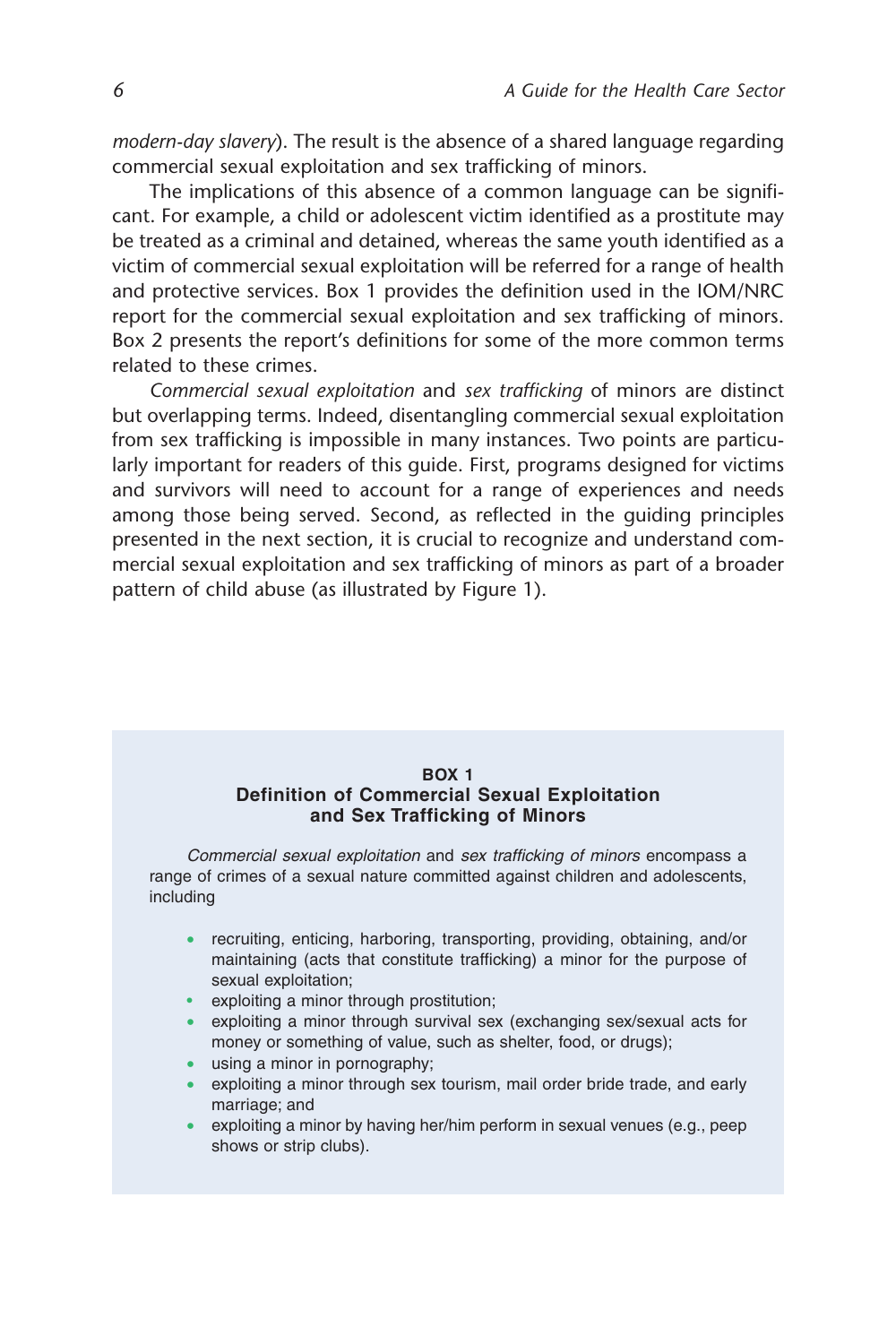#### **BOX 2 Definitions of Other Key Terms**

*Minors*—Refers to individuals under age 18.

*Prostituted child*—Used instead of *child prostitute*, *juvenile prostitute*, and *adolescent prostitute*, which suggest that prostituted children are willing participants in an illegal activity. As stated in the guiding principles in the text below, these young people should be recognized as victims, not criminals.

*Traffickers, exploiters, and pimps*—Used to describe individuals who exploit children sexually for financial or other gain. In today's slang, pimp is often used to describe something as positive or glamorous. Therefore, the IOM/NRC report instead uses the terms trafficker and exploiter to describe individuals who sell children and adolescents for sex. It is also important to note that traffickers and exploiters come in many forms; they may be family members, intimate partners, or friends, as well as strangers.

*Victims and survivors*—Refers to minors who are commercially sexually exploited or trafficked for sexual purposes. The terms are not mutually exclusive, but can be applied to the same individual at different points along a continuum. The term *victim* indicates that a crime has occurred and that assistance is needed. Being able to identify an individual as a victim, even temporarily, can help activate responses—including direct services and legal protections—for an individual. The term *survivor* is also used because it can have therapeutic value, and the label *victim* may be counterproductive at times.

#### **Guiding Principles**

"Minors who are commercially sexually exploited or trafficked for sexual purposes should not be considered criminals."

The IOM/NRC report offers the following guiding principles as an essential foundation for understanding and responding to commercial sexual exploitation and sex trafficking of minors:

- Commercial sexual exploitation and sex trafficking of minors should be understood as acts of abuse and violence against children and adolescents.
- Minors who are commercially sexually exploited or trafficked for sexual purposes should not be considered criminals.
- Identification of victims and survivors and any intervention, above all, should do no further harm to any child or adolescent.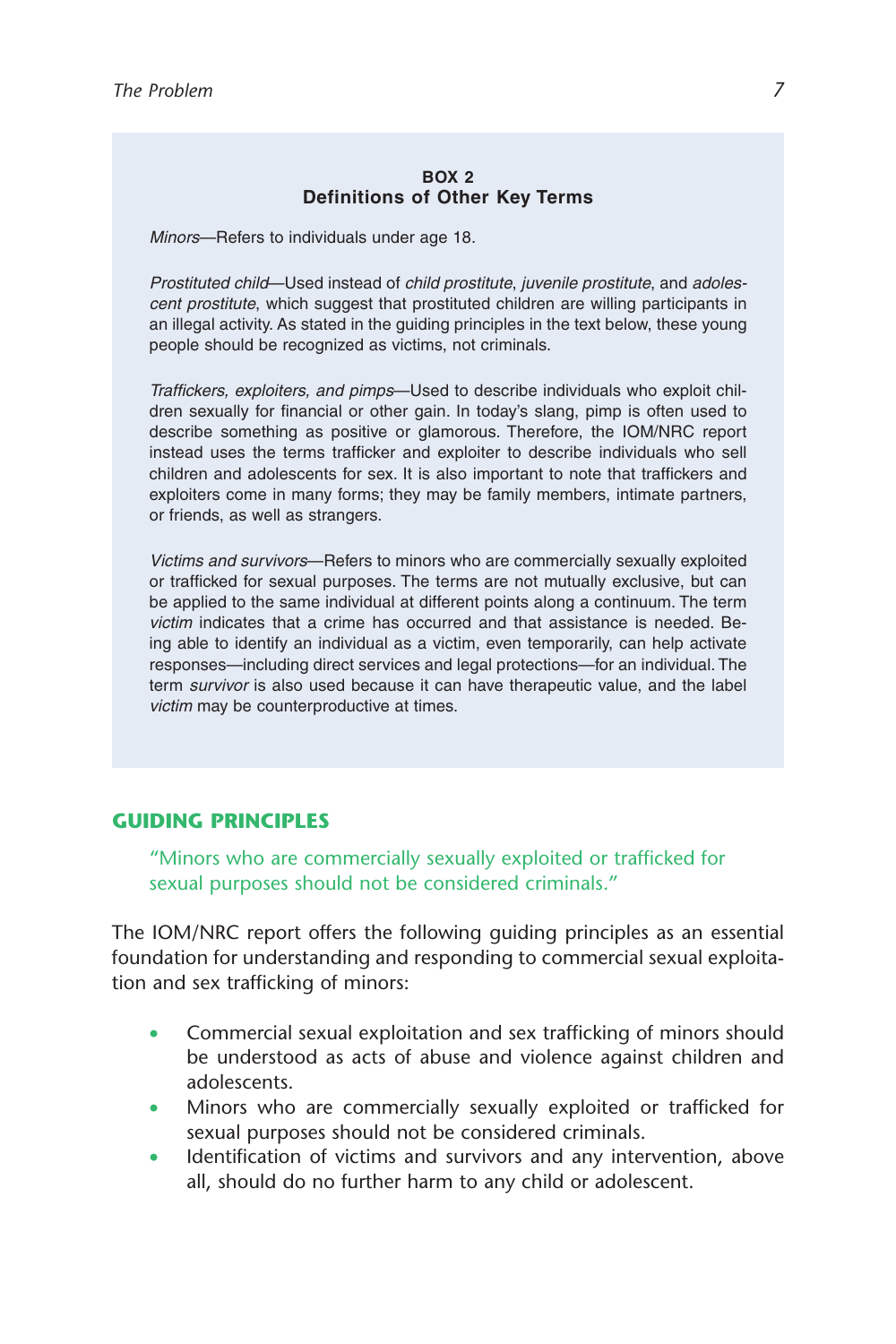

**FIGURE 1** Commercial sexual exploitation and sex trafficking of minors are forms of child abuse.

NOTE: This diagram is for illustrative purposes only; it does not indicate or Figure 1-1 and A-4imply percentages.

#### **Extent of the Problem**

"Despite the current imperfect estimates, commercial sexual exploitation and sex trafficking of minors in the United States clearly are problems of grave concern."

Despite the gravity of commercial sexual exploitation and sex trafficking of minors in the United States, these crimes currently are not well understood or adequately addressed. Many factors contribute to this lack of understanding. For example:

• Commercial sexual exploitation and sex trafficking of minors in the United States may be overlooked and underreported because they frequently occur at the margins of society and behind closed doors. Their victims are often vulnerable to exploitation. They include children who are, or have been, neglected or abused; those in foster care or juvenile detention; and those who are homeless, runaways (i.e., children who leave home without permission), or so-called thrownaways (i.e., children and adolescents who are asked or told to leave home). Thus, children and adolescents affected by commercial sexual exploitation and sex trafficking can be difficult to reach.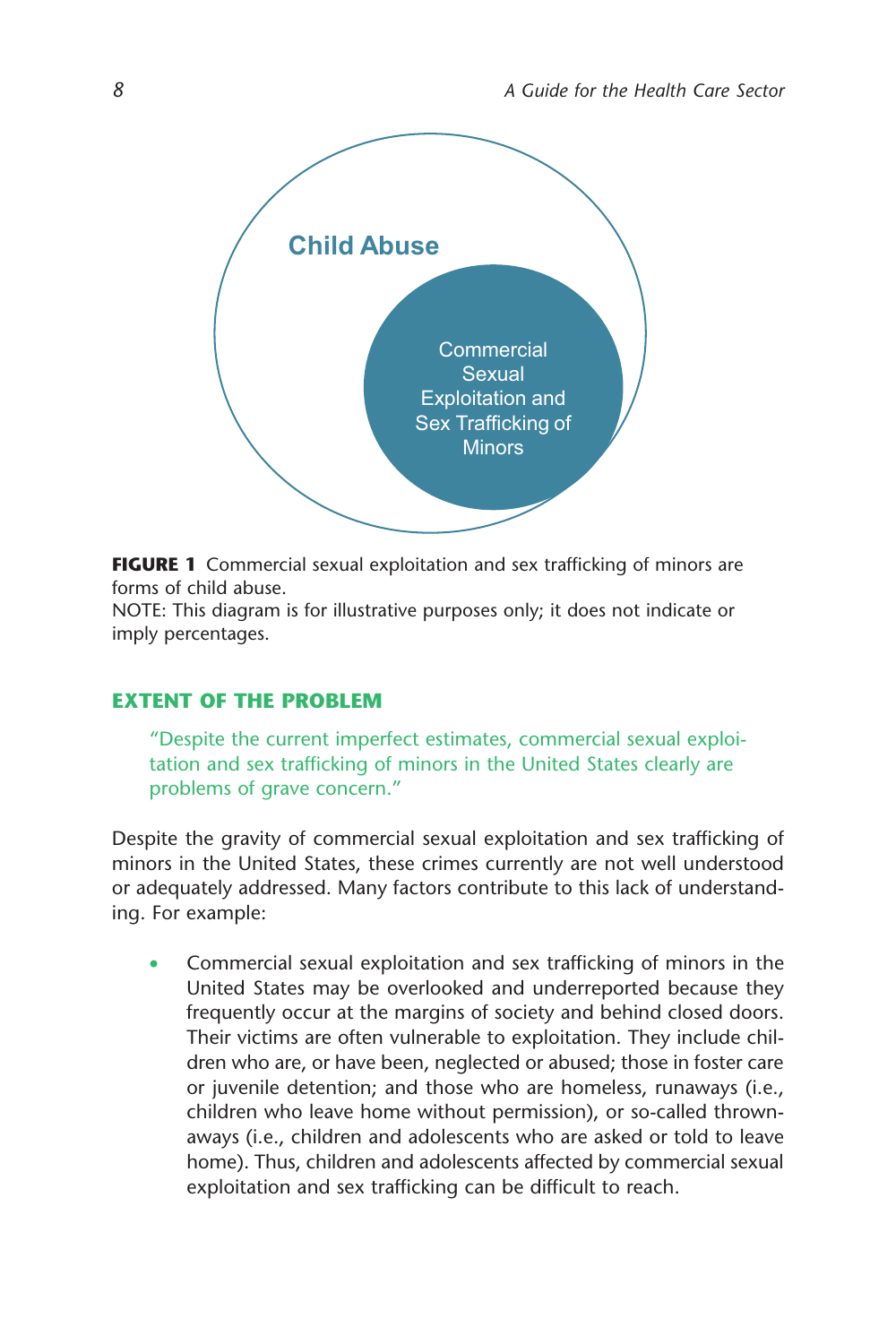- The absence of specific policies and protocols related to commercial sexual exploitation and sex trafficking of minors, coupled with a lack of specialized training, makes it difficult to identify—and thus count—victims and survivors of these crimes.
- Victims and survivors may be distrustful of law enforcement, may not view themselves as "victims," or may be too traumatized to report or disclose the crimes committed against them.
- Most states continue to arrest commercially exploited children and adolescents as criminals instead of treating them as victims, and health care professionals and educators have not widely adopted screening for commercial sexual exploitation and sex trafficking of minors. A lack of awareness among those who routinely interact with victims and survivors ensures that these crimes are not identified and properly addressed.

As a result of these factors, the true scope of commercial sexual exploitation and sex trafficking of minors within the United States is difficult to quantify, and estimates of the incidence and prevalence of commercial sexual exploitation and sex trafficking of minors in the United States are scarce. Further, there is little to no consensus on the value of existing estimates. This lack of consensus is not unusual and indeed is the case for estimates of other crimes as well (e.g., rape and intimate partner violence).

The IOM/NRC report maintains that, despite the current imperfect estimates, commercial sexual exploitation and sex trafficking of minors in the United States clearly are problems of grave concern. Therefore, the report's recommendations go beyond refining national estimates of commercial sexual exploitation and sex trafficking of minors in the United States to emphasize that unless additional resources become available existing resources should be focused on what can be done to assist the victims of these crimes.

#### **Risk Factors**

Risk factors for victims of commercial sexual exploitation and sex trafficking of minors have been identified at the individual, family, peer, neighborhood, and societal levels (see Figure 2).<sup>1</sup> Adding to this complexity, these risk factors, as well as corresponding protective factors, interact within and across levels.

Figure 2 highlights the complex and interconnected forces that contribute to commercial sexual exploitation and sex trafficking of minors. It should

 $1$ It should be noted that the evidence base for risk factors, as well as for consequences, is very limited. Therefore, the IOM/NRC report draws heavily on related literature (such as child maltreatment, sexual assault/rape, and trauma), as well as evidence gathered through workshops and site visits.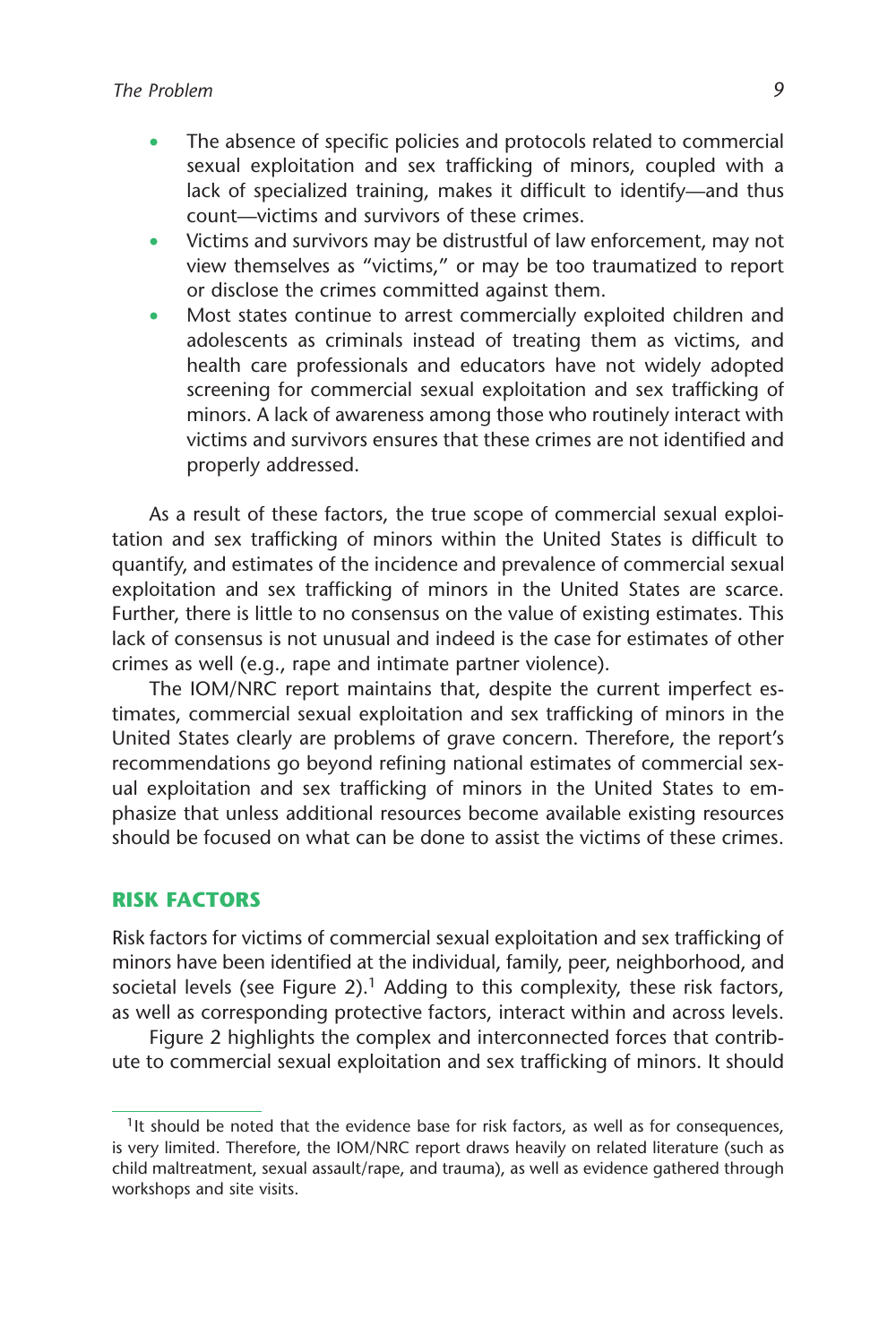

FIGURE 2 Possible risk factors for commercial sexual exploitation and sex trafficking of minors. **FIGURE 2** Possible risk factors for commercial sexual exploitation and sex trafficking of minors. NOTE: LGBT = lesbian, gay, bisexual, or transgender. NOTE: LGBT = lesbian, gay, bisexual, or transgender.

# **Risk Factors**

· Homeless, runaway, or "thrown-away" • Homeless, runaway, or "thrown-away" · History of child abuse, neglect, or • History of child abuse, neglect, or

(e.g., juvenile justice, criminal justice, • History of being systems-involved History of being systems-involved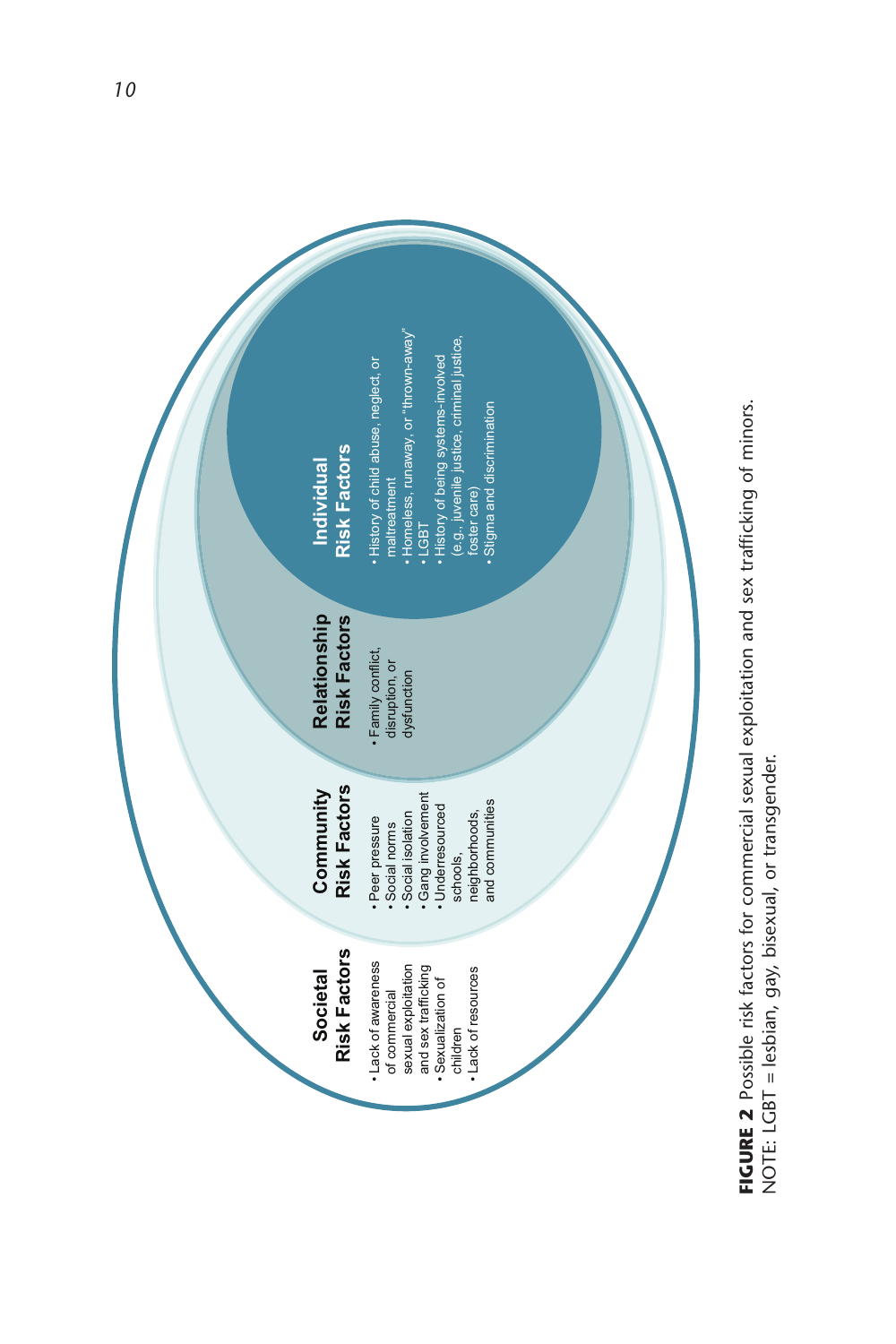be noted, however, that the factors shown are likely only a subset of the risk factors for these crimes. Moreover, these factors do not operate alone. For example, the presence of one or more risk factors would not result in the commercial sexual exploitation and sex trafficking of minors without the presence of an exploiter or trafficker. The factors depicted in Figure 2 may function independently of one another or in combination. In addition, risk factors in one sphere may trigger a cascade of effects or initiate pathways into or out of commercial sexual exploitation and sex trafficking.

Finally, the factors in Figure 2 also may be risks for other types of adverse youth outcomes. Therefore, their presence does not necessarily signal commercial sexual exploitation and sex trafficking of minors, but should be considered as part of a more comprehensive assessment to determine youth at risk of or involved in these crimes.

Box 3 summarizes findings from the IOM/NRC report that highlight the risk factors depicted in Figure 2.

#### **Consequences**

"Overall, research suggests that victims and survivors of commercial sexual exploitation and sex trafficking face developmental, social, societal, and legal consequences that have both short- and long-term impacts on their health and well-being."

The available literature shows that child maltreatment, particularly child sexual abuse, has significant negative impacts on the physical health, mental health, and social functioning of victims in adulthood, and leads to increased health risk behaviors and mental health problems among adolescents. While studies focused on consequences for commercially sexually exploited children and adolescents are rare, the data based on child sexual abuse are useful given evidence that these problems are linked in some cases. Overall, research suggests that victims and survivors of commercial sexual exploitation and sex trafficking face developmental, social, societal, and legal consequences that have both short- and long-term impacts on their health and well-being.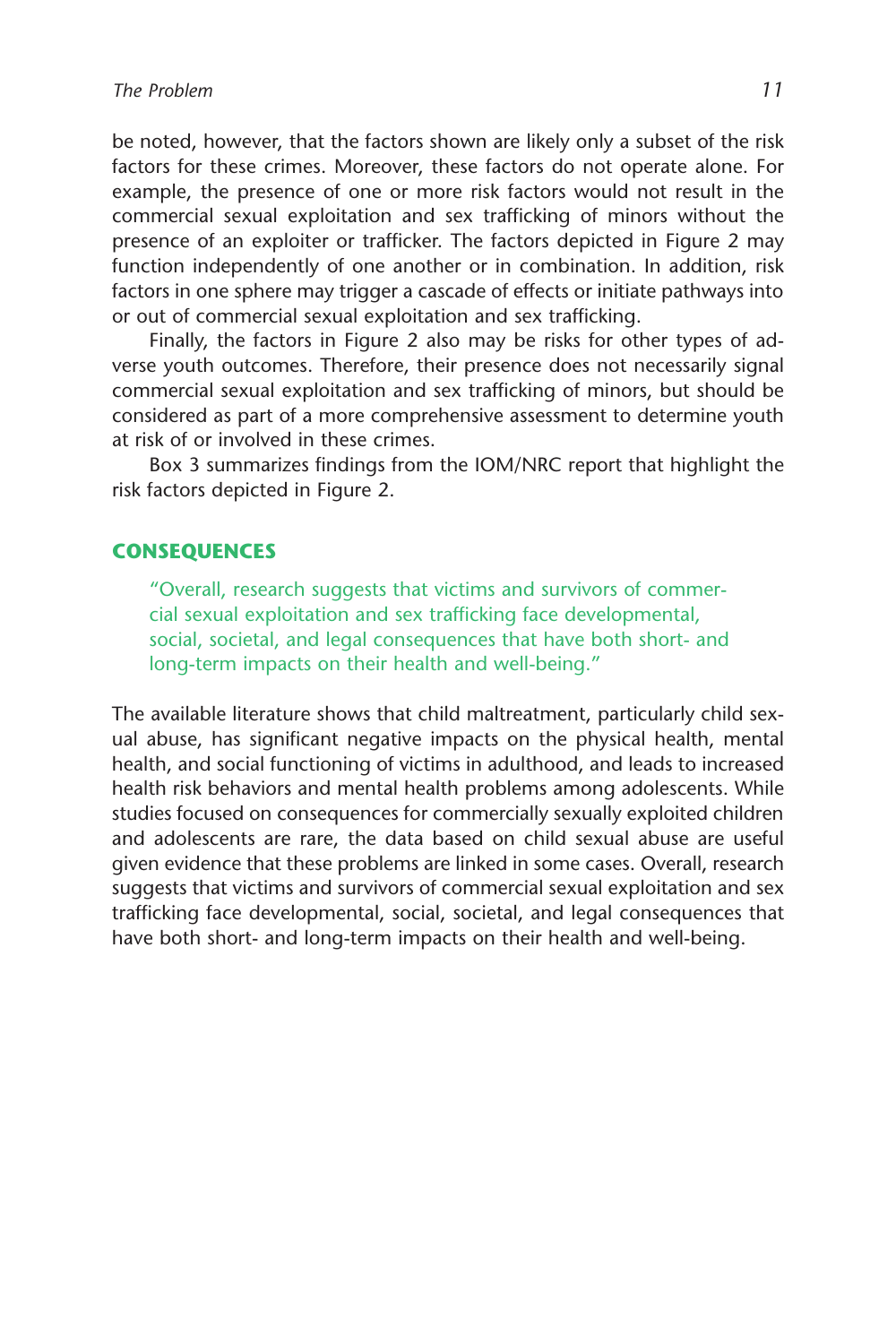#### **BOX 3 Findings on Risk Factors**

- Child maltreatment, particularly sexual abuse, is strongly associated with commercial sexual exploitation and sex trafficking of minors.
- Psychogenic factors, such as poor self-esteem, chronic depression, and external locus of control, in addition to low future orientation, may be risk factors for involvement in these crimes. This possible link is supported by the association between child maltreatment and these psychogenic factors.
- Off-schedule developmental phenomena, such as early pubertal maturation, early sexual participation, and early work initiation, have negative consequences for youth.
- While commercial sexual exploitation and sex trafficking can affect youth across the board, some groups are at higher risk, including those who lack stable housing (because of being homeless, runaways, or "thrown aways") and sexual and gender minority youth. In addition, some settings and situations—homelessness, foster care placement, and juvenile justice involvement—are particularly high risk under certain circumstances, providing opportunities for recruitment.
- Substance use/abuse is a risk factor for commercial sexual exploitation and sex trafficking of minors and also may perpetuate exploitation.
- The sexualization of children, particularly girls, in U.S. society and the perception that involvement in sex after puberty is consensual, contribute to the commercial sexual exploitation and sex trafficking of minors.
- Disability should be considered a vulnerability for involvement in these crimes given its association with child sexual abuse.
- Online and digital technologies are part of a complex social system that includes both risk factors (recruiting, grooming, and advertising victims) and protective factors (identifying, monitoring, and combating exploiters) for these crimes.
- Beyond child maltreatment, the experience of childhood adversity, such as growing up in a home with a family member with mental illness or substance abuse or having an incarcerated parent, may increase the risk for involvement in commercial sexual exploitation and sex trafficking of minors.
- Peer pressure and modeling can influence a youth's entry into (or avoidance of) commercial sexual exploitation.
- The neighborhood context—such as community norms about sexual behavior and what constitutes consent and coercion, and whether the community is characterized by poverty, crime, police corruption, adult prostitution, and high numbers of transient males—can increase the risk for involvement in these crimes.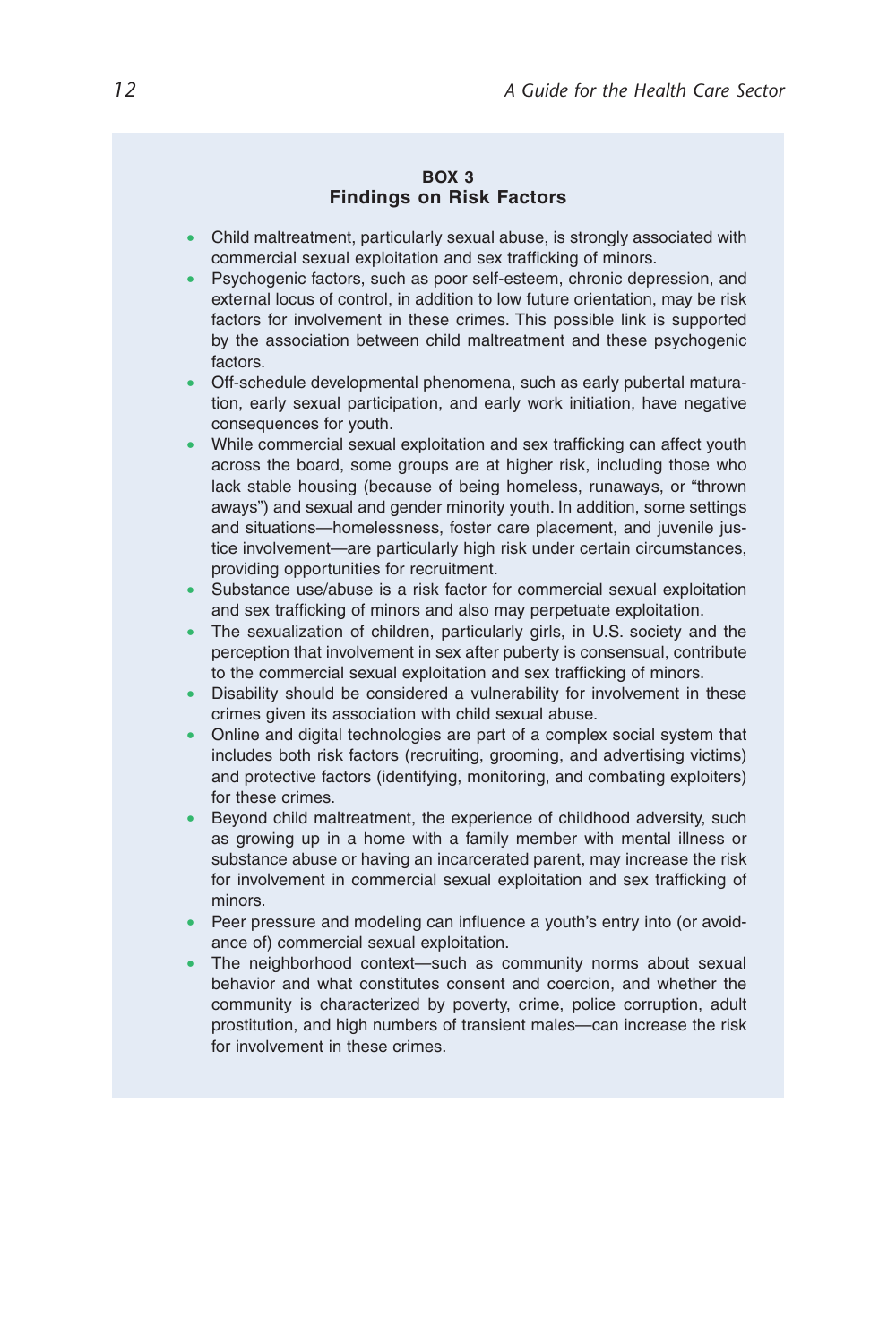## 3 Barriers to Identification of Victims and Survivors

"In contrast with intimate partner violence and child abuse, few health care settings have established screening practices, policies, and protocols related to commercial sexual exploitation and sex trafficking of minors."

Victims and survivors of commercial sexual exploitation and sex traffick-<br>ing of minors may experience a variety of physical and mental health<br>illnesses and injuries. Thus, they might be expected to present for treat-<br>ment ing of minors may experience a variety of physical and mental health illnesses and injuries. Thus, they might be expected to present for treatment at some point during their exploitation. If each of these encounters is viewed as a potential opportunity to offer needed assistance, it would follow that health care professionals must be prepared to identify these youth and provide this assistance.

Yet a number of factors contribute to a failure to recognize and identify victims and survivors of these crimes among professionals not just in health care, but in all the various sectors that provide services to youth [9, 10, 11, 12]. Several of these factors are similar to those found to contribute to a failure to identify victims of child abuse and neglect [13]. These factors include, among others, a lack of understanding of commercial sexual exploitation and sex trafficking of minors (by both professionals and victims/survivors), a lack of disclosure by victims, potential and perceived complications related to mandated reporting, and a lack of policies and protocols related to these crimes to assist health care professionals in assessing and treating victims and survivors.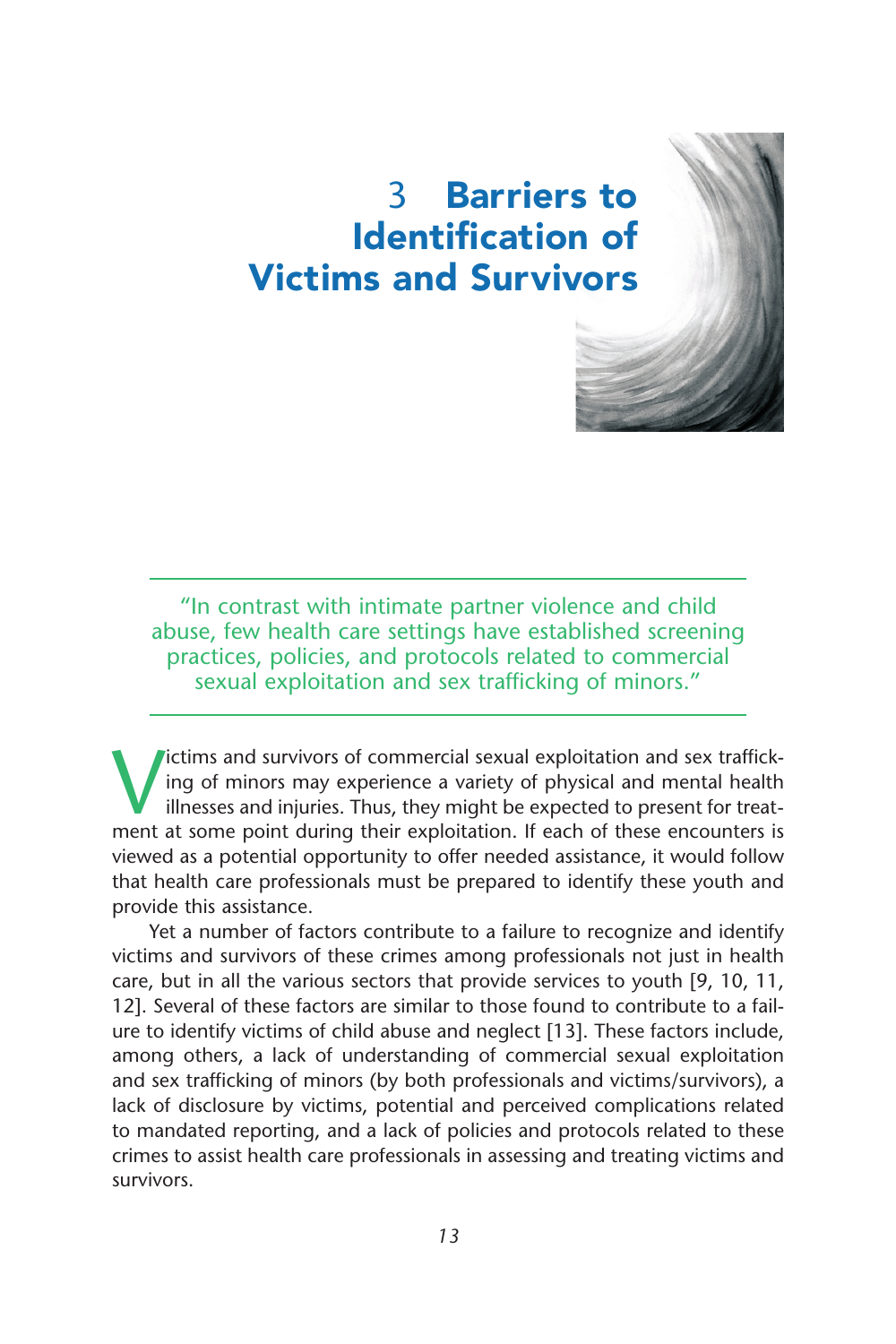#### **Lack of Understanding**

Health care professionals need education and training to overcome a widespread lack of understanding of commercial sexual exploitation and sex trafficking of minors, which may prevent them from identifying and providing services to victims and survivors [14, 15, 16]. They need not only to be aware of the issue but also to have the knowledge and skills to identify and provide assistance to victims, survivors, and those at risk for exploitation, including reporting and referrals to other service providers. Among specific needs are training in confidentiality issues, identifying and gaining the trust of victims and survivors, collaboration and networking, outreach methods, medical and mental health issues, cultural and religious issues, and staffing challenges [17]. Yet a number of barriers to the training of health care professionals in these areas exist:

- **Stereotypes and misperceptions**—Two persistent stereotypes in particular may inhibit the identification of victims and survivors [4, 18, 19]: (1) the notion that the victims of these crimes are young, adolescent girls from foreign countries who are brought to the United States and coerced into prostitution [18], whereas in fact they include girls, boys, and transgender youth of different races/ ethnicities and both domestic and international backgrounds; and (2) the tendency to label victims of these crimes who are minors as "child prostitutes" or to view them as being willingly engaged in criminal behavior [4, 19].
- **Lack of training opportunities**-Health care professionals may find it difficult to identify appropriate, well-designed training and education offered by individuals qualified to facilitate or provide it. Given that similar issues arise with domestic violence and child abuse and with commercial sexual exploitation and sex trafficking of minors, the current training of health care professionals in the former fields in medical and nursing schools, in residency, and during fellowships may provide an opportunity for improving training in the latter. Furthermore, many national health care organizations can help promote awareness through continuing medical education and sponsored training and meetings. Section 4 of this guide describes some current education and training programs that may meet this need but require further evaluation.
- **Funding constraints—**As in other areas of health care, limited funding is available with which to develop, provide, and evaluate training and curricula on commercial sexual exploitation and sex trafficking of minors for health care professionals [20, 21, 22].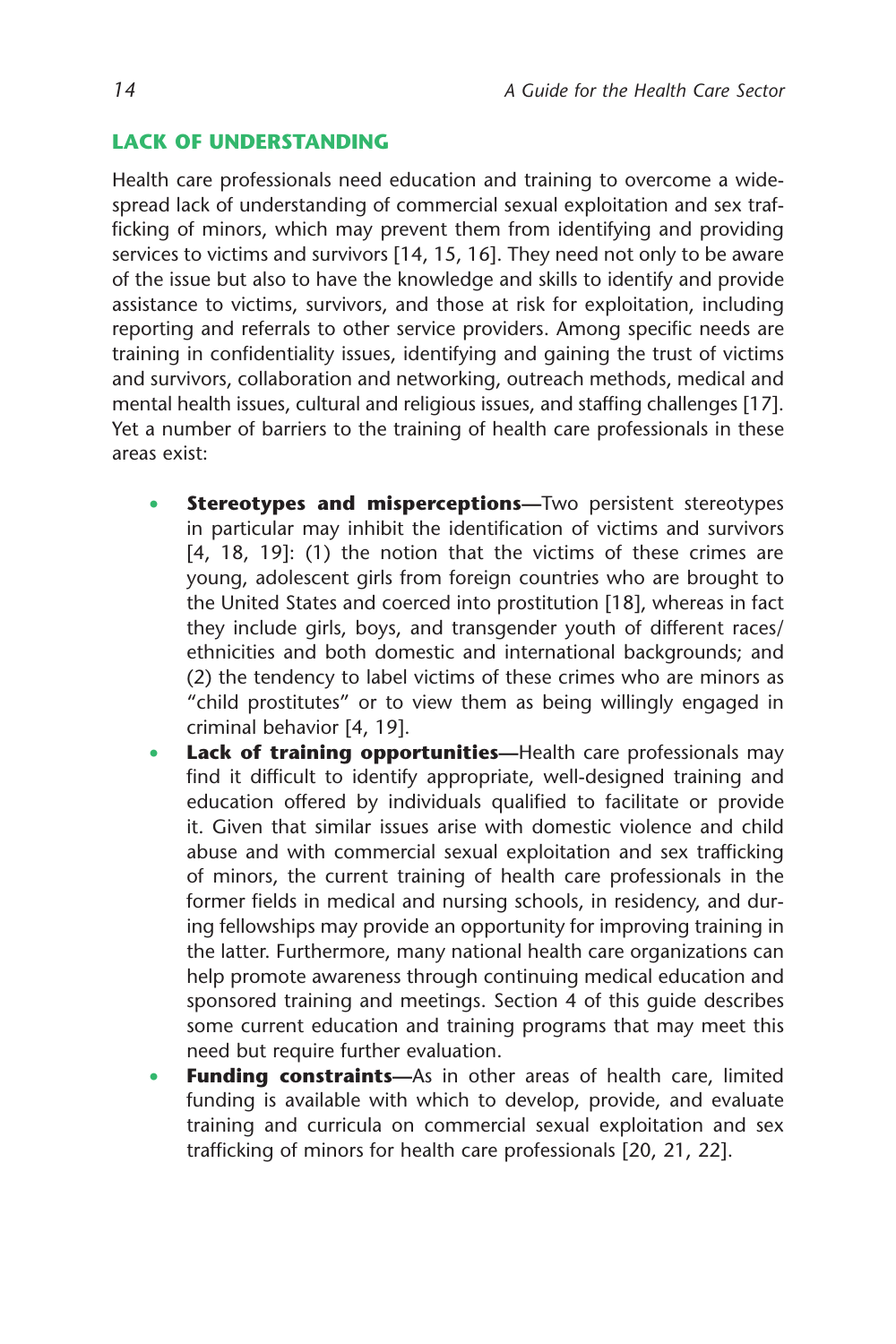• **Competing priorities—**Health care professionals are often overburdened with mandatory training and education within their practice environments. It is important to note that simply adding another required educational topic, whether through in-person training or computer-based module, may not result in a more informed provider; education and training must be thoughtfully designed.

#### **Lack of Disclosure**

"These youth may not perceive themselves as victims or may believe that they are responsible for their exploitation."

An additional barrier to identifying victims and survivors is their lack of disclosure of being commercially sexually exploited or trafficked. This lack of disclosure may be due to a fear or distrust of professionals and the systems within which they operate [20, 23]. Victimized youth also may fear how their exploiter will respond to their disclosure [10, 12, 24, 25, 26]. These youth may be coached by their exploiter in how to answer questions from authority figures or health care professionals so as not to draw attention to their exploitation. Moreover, they may not perceive themselves as victims or may believe that they are responsible for their exploitation [4, 8, 10, 12]. Box 4 describes one potential approach to overcoming this barrier.

#### **BOX 4 Overcoming the Barrier of Nondisclosure**

Given the similar issues of nondisclosure encountered with victims of commercial sexual exploitation and sex trafficking and domestic violence, strategies used with victims of domestic violence may hold promise for overcoming lack of disclosure as a barrier to the identification of victims and survivors of commercial sexual exploitation and sex trafficking. Accordingly, some organizations seeking to help victims and survivors of these crimes have adapted a model screening protocol used for domestic violence. For example, Asian Health Services in Oakland, California, ensures that all patients are interviewed alone and uses interpreters of patients' native language to interview them instead of interviewing family members who may speak English [20].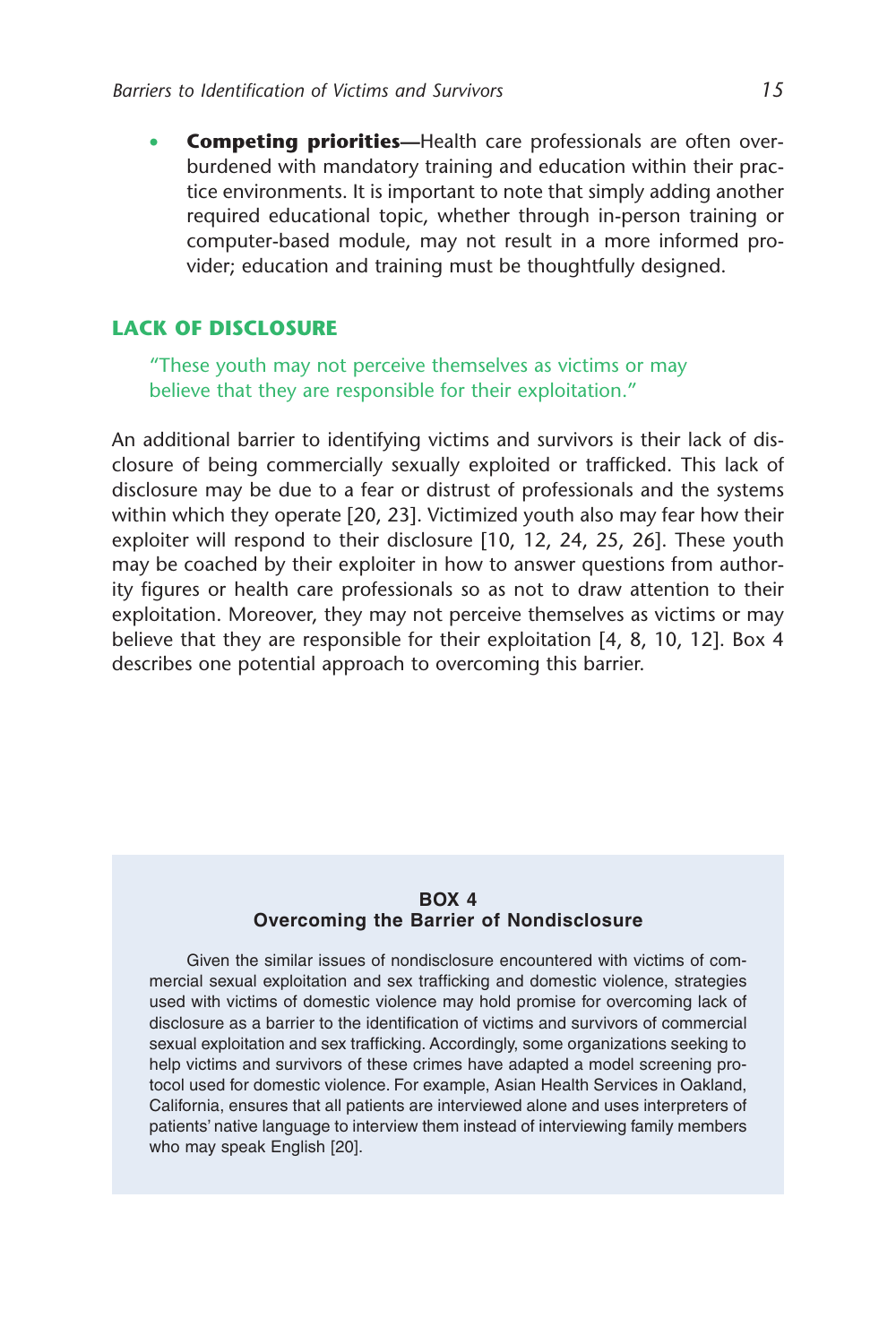#### **Potential and Perceived Complications Related to Mandated Reporting1**

In all 50 states and the District of Columbia, health care professionals are mandated reporters, required to report all cases of suspected child abuse. In a significant number of states, however, mandatory reporting applies only when the suspected abuser is a family member or caregiver. Yet the perpetrators of commercial sexual exploitation and sex trafficking of minors are not always family members, and the victims are often not living at home. In those states, therefore, most commercial sexual exploitation and sex trafficking of minors does not fall within the mandatory reporting requirements.

Several states have passed legislation that makes commercial sexual exploitation and sex trafficking of minors by non-family members reportable forms of child abuse. Yet such mandated reporting could undermine health care professionals' willingness to screen for these crimes or respond to victims' voluntary disclosure [8, 27, 28, 29]. Clinicians may worry that reporting could make it more difficult to create trust with and obtain sensitive information from their patient. They also may worry that reporting may place victims at greater risk from their exploiters. Thus, to avoid the unintended consequences of being compelled to notify child protective services and/or other authorities, health care professionals may decide not to ask specific questions related to possible exploitation or trafficking [8, 27, 28, 29]. Clinicians' reservations about mandatory reporting are clear from published data showing that mandated reporting of child abuse and intimate partner violence makes health care professionals more reluctant to screen and intervene in these areas [30, 31, 32, 33, 34, 35]. Likewise, victims may not disclose their exploitation if they know or suspect that a health care professional will report it to the authorities.

#### **Lack of Policies and Protocols**

The kinds of established screening practices, policies, and protocols used for intimate partner violence and child abuse in health care settings do not exist for commercial sexual exploitation and sex trafficking of minors. Ideally, such policies and protocols should be evidence-based and evaluated for their effectiveness in assisting providers with identification, treatment, and referral for services.

<sup>&</sup>lt;sup>1</sup>The IOM/NRC report [1, pp. 26-27] includes a detailed explanation of the complexities of mandatory reporting of commercial sexual exploitation and sex trafficking of minors in the United States in the context of the current practices of the legal, health care, and support service sectors. Available online: www.iom.edu/sextraffickingminors.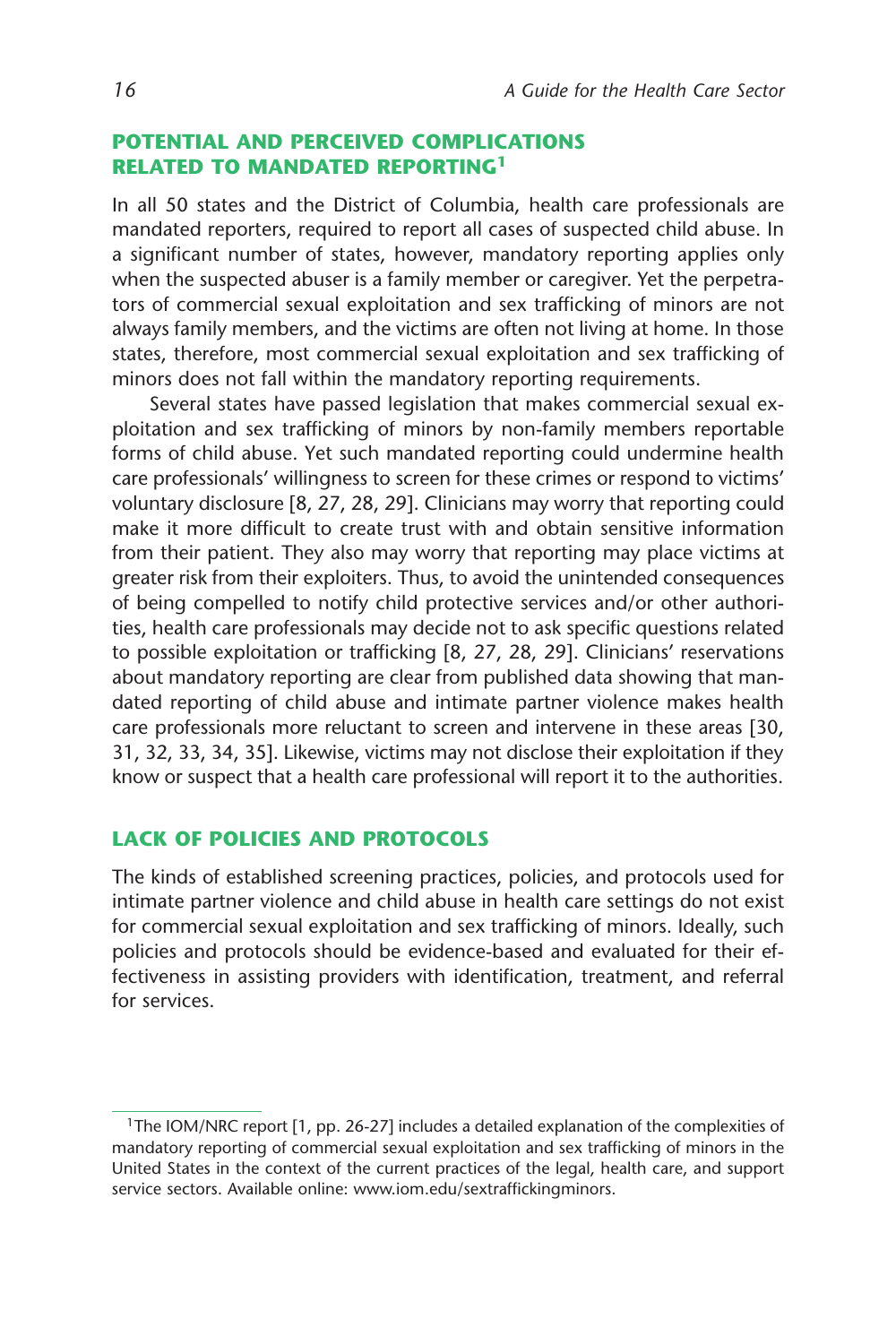## 4 How Health Care Professionals Can Help

"Regardless of how they are identified, it is essential that health care professionals recognize and treat the myriad acute and chronic medical and mental health needs of minors who are victims or survivors of commercial sexual exploitation and sex trafficking."

The health care response to commercial sexual exploitation and sex trafficking of minors and research on the strengths and weaknesses of specific health care practices in this area are much less well developed than is the trafficking of minors and research on the strengths and weaknesses of than is the case for other health domains. However, the IOM/NRC report highlights a number of current practices and opportunities described by a variety of sources that show promise as ways of preventing commercial sexual exploitation and sex trafficking of minors and providing victims and survivors with the help they need. As emphasized in the IOM/NRC report, additional research is needed to evaluate these approaches for their efficacy in preventing or responding to these crimes (see the recommended strategies in Section 6).

#### **Models of Care**

Health care professionals lack evidence-based models to use in identifying and assisting victims of commercial sexual exploitation and sex trafficking of minors. However, the challenges they face in seeking to help these youth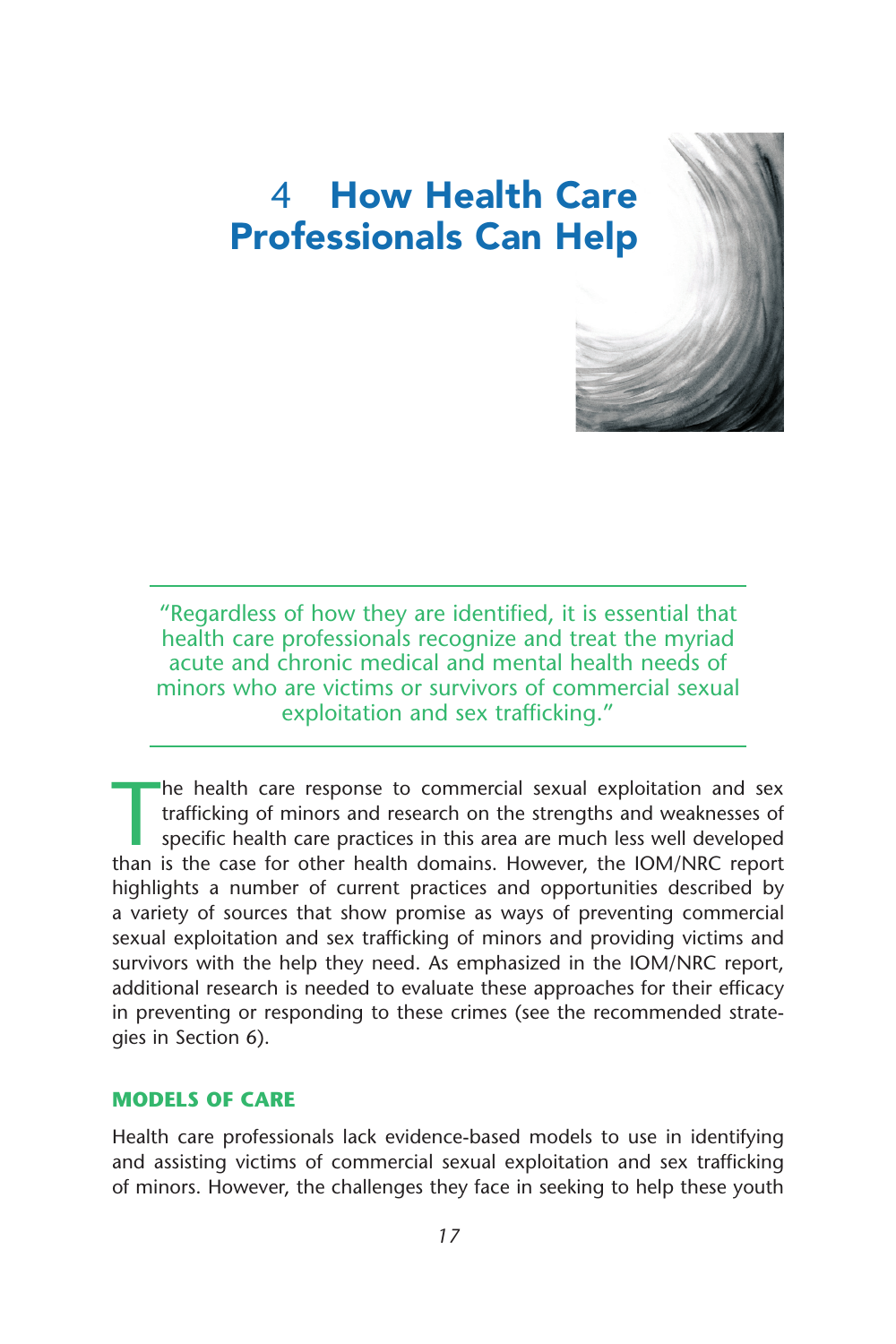are similar to those encountered with intimate partner violence, child maltreatment, sexual assault services, and public health. Some agencies have therefore adapted models used in these fields to provide health care services to victims and survivors of commercial sexual exploitation and sex trafficking.

#### **Intimate Partner Violence and Child Maltreatment**

Many health care professionals have been trained to recognize victims of intimate partner violence and child abuse, and these skills could potentially be adapted for use in identifying victims of commercial sexual exploitation and sex trafficking of minors [29, 36]. Models of care for intimate partner violence and child maltreatment also may be applicable to commercial sexual exploitation and sex trafficking of minors given the similar risks, signs, symptoms, and emotional and social consequences shared by victims and survivors [20, 29, 36, 37, 38].

#### **Sexual Assault Nurse Examiner (SANE)**

Many victims of commercial sexual exploitation and sex trafficking have a history of childhood sexual assault and are sexually abused repeatedly as part of their exploitation. Therefore, intervention programs for victims and survivors of these crimes could potentially use the SANE program as a model.

SANE providers evaluate cases referred by their local jurisdiction using forensic interviews and forensic medical exams as part of a sexual assault investigation. The SANE examiners are already working in a system of care that is victim centered and collaborates with many of the same agencies likely to be encountered by a victim of commercial sexual exploitation or sex trafficking of minors (such as child protective services, law enforcement, and prosecutors). Thus, they could potentially provide the same kind of care to victims and survivors of these crimes [8, 29].

#### **Integration of Services**

Some agencies have integrated services and resources for victims and survivors of commercial sexual exploitation and sex trafficking into established child abuse and/or intimate partner violence programs. Two examples are described in Box 5.

#### **Child Advocacy Centers and Sexual Assault Response Teams**

Victims and survivors of commercial sexual exploitation and sex trafficking have multiple needs that cut across a number of different disciplines. Child advocacy centers (CACs) and sexual assault response teams (SARTs) both offer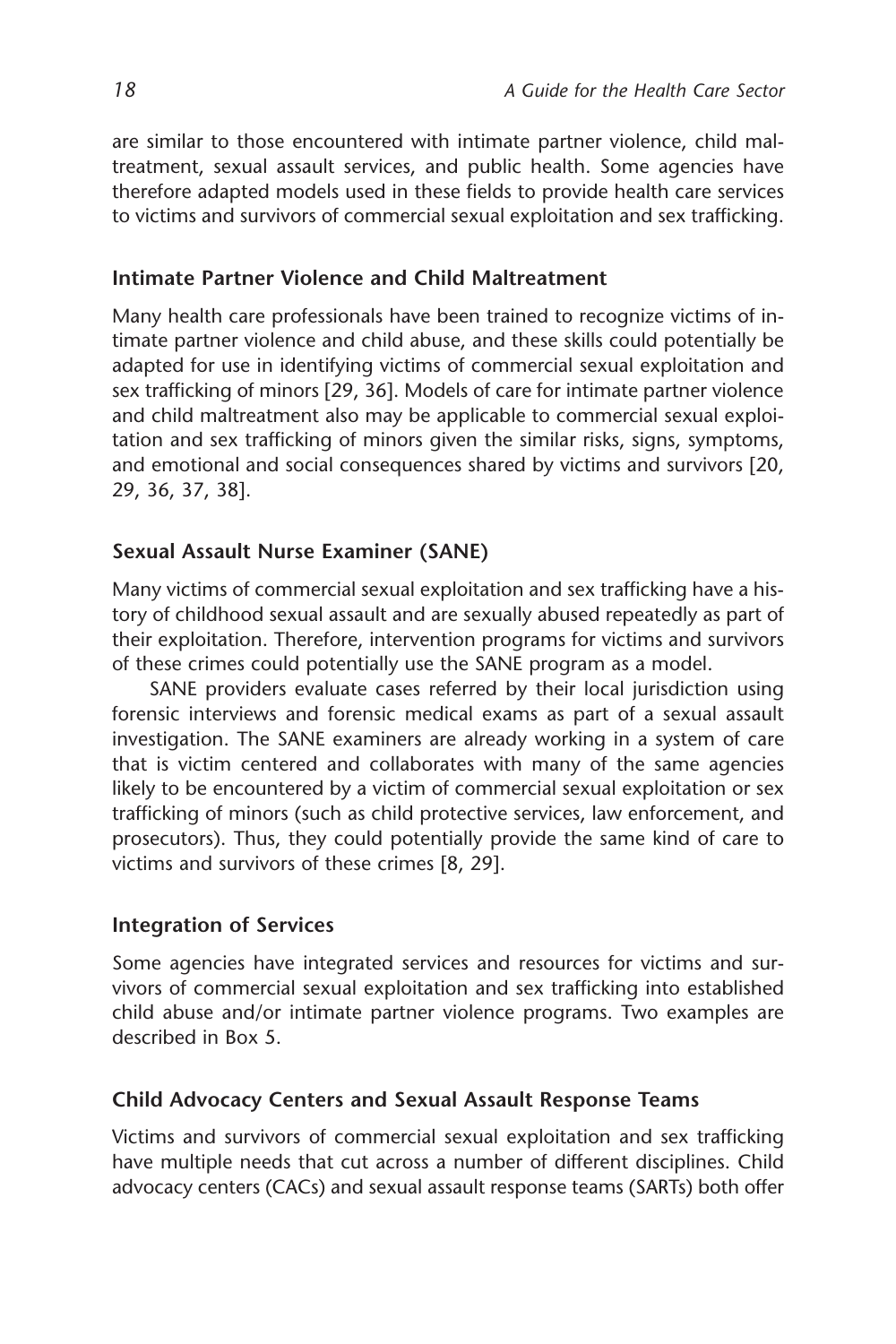#### **BOX 5 Examples of Integrated Services**

The Sexual Assault and Violence Intervention (SAVI) program at Mount Sinai Hospital in New York City has begun serving trafficking victims identified through the court system; referrals from other clients; and disclosure from a sexual assault evaluation, including such an evaluation in the health care setting [38]. These victims of commercial sexual exploitation and sex trafficking are provided free and confidential services, including case management, medical care, crisis shelter, legal assistance, and trauma therapy services, all of which are already provided to other sexual assault victims.

#### **for more information:**

*Sexual Assault and Violence Intervention Program.* [http://www.mountsinai.org/patient-care/service-areas/community-medicine/areas-of-care/](http://www.mountsinai.org/patient-care/service-areas/community-medicine/areas-of-care/sexual-assault-and-violence-intervention-program-savi) [sexual-assault-and-violence-intervention-program-savi](http://www.mountsinai.org/patient-care/service-areas/community-medicine/areas-of-care/sexual-assault-and-violence-intervention-program-savi)

Asian Health Services in Oakland, California, has modified its screening tool for interpersonal violence for use in identifying victims of commercial sexual exploitation. It also has worked with those who deal with victims of interpersonal violence, including police investigators and health and mental health care professionals, to serve victims of commercial sexual exploitation as well as domestic violence victims [20].

#### **for more information:**

*Asian Health Services.* <http://www.asianhealthservices.org>

multidisciplinary services, and are therefore a potential model for identification, assessment, and management of victims and survivors of these crimes [29, 39]. The SAVI program described in Box 5 demonstrates the expansion of services provided to sexual assault victims by a SART center to include victims of these crimes. This approach may offer important advantages, particularly in those jurisdictions that lack specialized services for victims and survivors of commercial sexual exploitations and sex trafficking. At the same time, however, care must be taken to ensure that the services thus provided meet the special needs of these youth, which may exceed or differ from those of other youth served by CACs and SARTs.

#### **Public Health**

Commercial sexual exploitation and sex trafficking of minors are associated with several public health issues of concern to local communities, including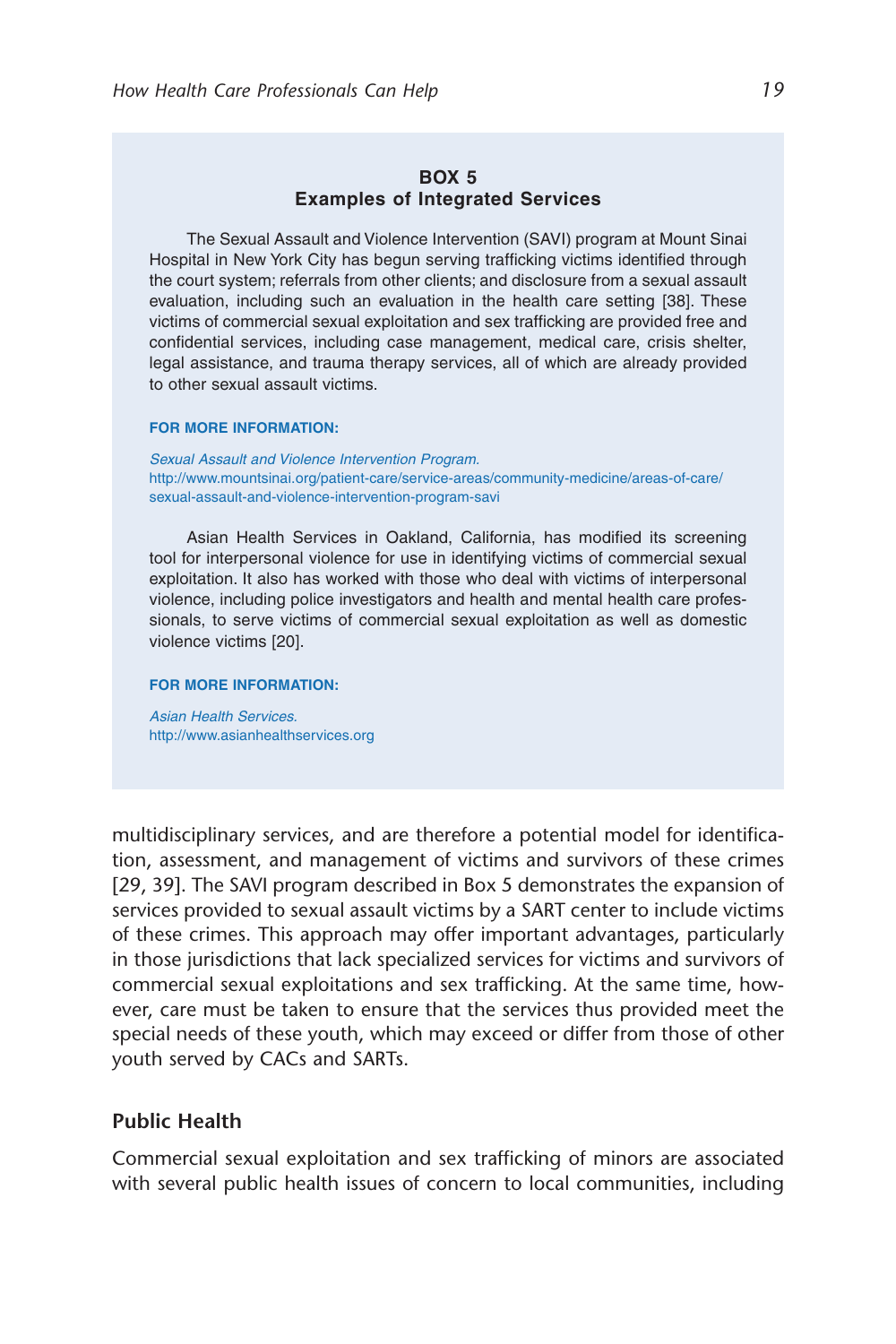domestic violence, child abuse and neglect, HIV and other sexually transmitted infections, unwanted pregnancies, basic unmet primary preventive health care needs among adolescents (e.g., immunizations, tuberculosis screening), drug and alcohol abuse and addiction, and numerous other often unmet medical and mental health needs [8, 40, 41]. Accordingly, some health care professionals and local communities have developed integrated programs to prevent and respond to these crimes through a public health model of care.

Asian Health Services in Oakland, California, for example, developed several such programs. These programs focus community efforts on (1) early primary prevention (e.g., education on healthy relationships for the younger adolescent population); (2) secondary prevention (identification of those at high risk for commercial sexual exploitation and sex trafficking and their referral to local service provider Banteay Srei [42], which provides resources to prevent them from becoming victims); and (3) tertiary prevention (e.g., a program to help those identified as victims and provide services to assist them in transitioning out of their victimization) [20]. Others have described a public health model for basing primary, secondary, and tertiary levels of prevention on the stage of trafficking of victims [10, 40].

#### **Telehealth/Telemedicine**

Telehealth has been used successfully to deliver care for sexually abused children in rural, underserved areas [43, 44], for adolescents and children needing psychiatric services [45, 46], and for victims of domestic violence and sexual assault in rural communities [47]. Similarly, health care professionals who may lack the resources for evaluation, referral, and/or assistance for victims and survivors of commercial sexual exploitation and sex trafficking within their own communities may be able to use telehealth to access those resources.

#### **Education and Training of Health Care Professionals**

As discussed in Section 3, a lack of training is a significant barrier to the ability of health care professionals to identify victims and survivors of commercial sexual exploitation and sex trafficking. To help overcome this barrier, a growing number of organizations providing services to victimized or at-risk youth are offering education and training programs for health care professionals [26, 48, 49]. However, the vast majority of training developed for health care professionals focuses on the broader topic of human trafficking, and although content on commercial sexual exploitation and sex trafficking of minors may be included, programs specific to these issues are lacking.

Programs identified in the IOM/NRC report were designed to help health care professionals recognize the signs and symptoms of commercial sexual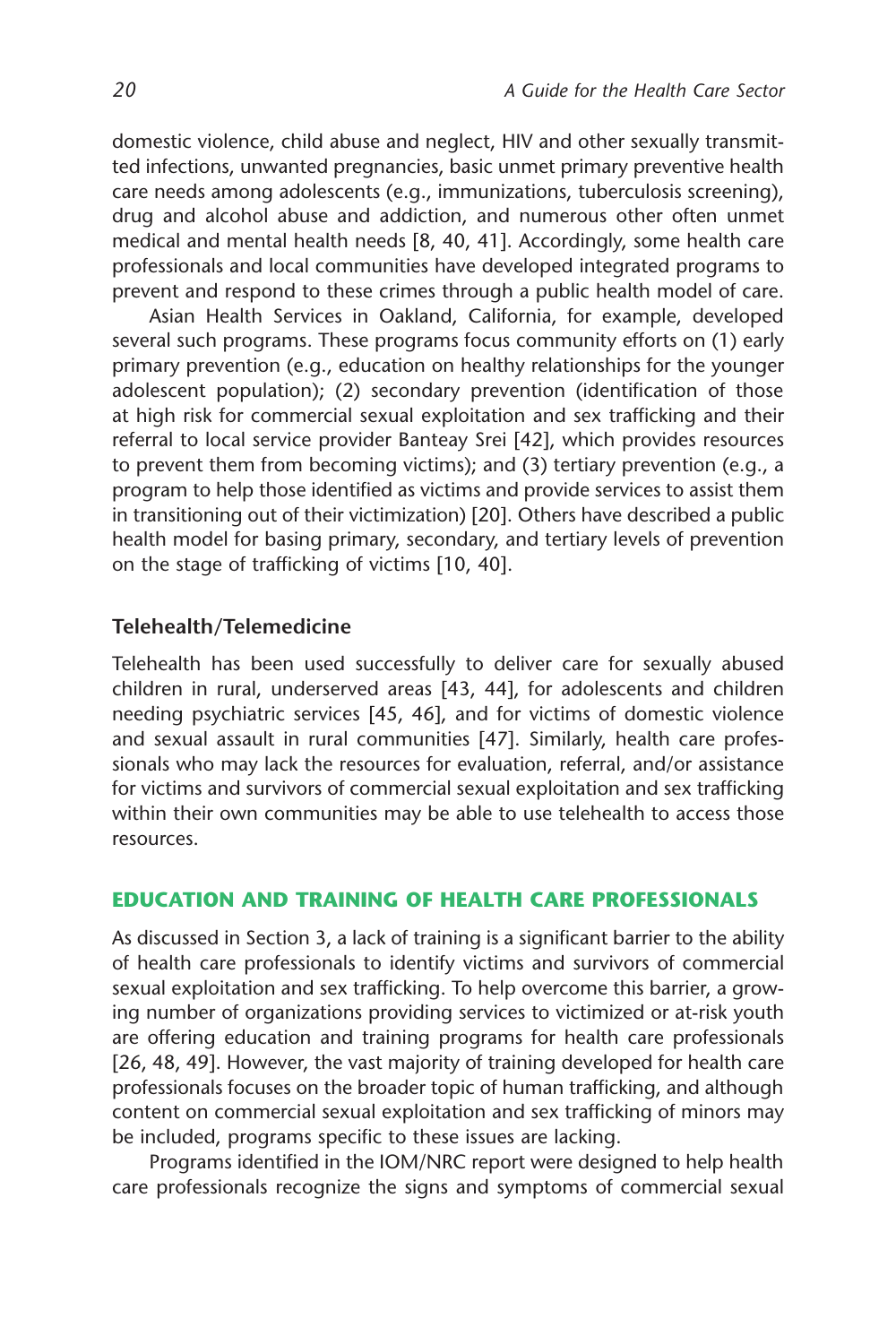exploitation and sex trafficking, provide tools for screening, and highlight reporting requirements and how/when to refer victims and survivors for additional services [20, 21, 26, 27, 48, 49, 50, 51, 52]. Three examples are described in Box 6.

#### **BOX 6 Examples of Education and Training Programs**

The Houston Rescue and Restore Coalition (HRRC) is a nonprofit organization in Houston, Texas, focused on raising awareness of human trafficking. In collaboration with the University of Texas School of Public Health, it developed a curriculum titled "Health Professionals and Human Trafficking: Look Beneath the Surface, H.E.A.R.*a* Your Patient" for front-line health care professionals and health care organizations [53]. The intent is to provide health care professionals with not only the information and knowledge but also the skills necessary to identify and refer trafficking victims.

#### **for more information:**

*Houston Rescue and Restore Coalition.*  <http://www.houstonrr.org>

Children's Health Care of Atlanta, along with the Georgia Governor's Office for Children and Families, developed and provided training for medical professionals via a webinar/computer-based training series. The five-session series provides an overview of commercial sexual exploitation of minors, the medical evaluation of suspected victims, extended medical history, special related topics, and a victim/ survivor-centered approach to working with these youth [51].

#### **for more information:**

*Children's Health Care of Atlanta. Child Sex Trafficking Webinar Series.* <http://www.choa.org/csecwebinars>

Polaris Project offers free, online training and webinars that provide education and training on various topics related to human trafficking and sex trafficking in particular.

#### **for more information:**

*Polaris Project. Online Training.* [http://www.polarisproject.org/what-we-do/national-human-trafficking-hotline/access-training/](http://www.polarisproject.org/what-we-do/national-human-trafficking-hotline/access-training/online-training) [online-training](http://www.polarisproject.org/what-we-do/national-human-trafficking-hotline/access-training/online-training)

*<sup>a</sup>* H.E.A.R. is an acronym for H: Human Trafficking and Health Professionals, E: Examine History, Examine Body, Examine Emotion, A: Ask specific questions, and R: Review options, Refer, Report.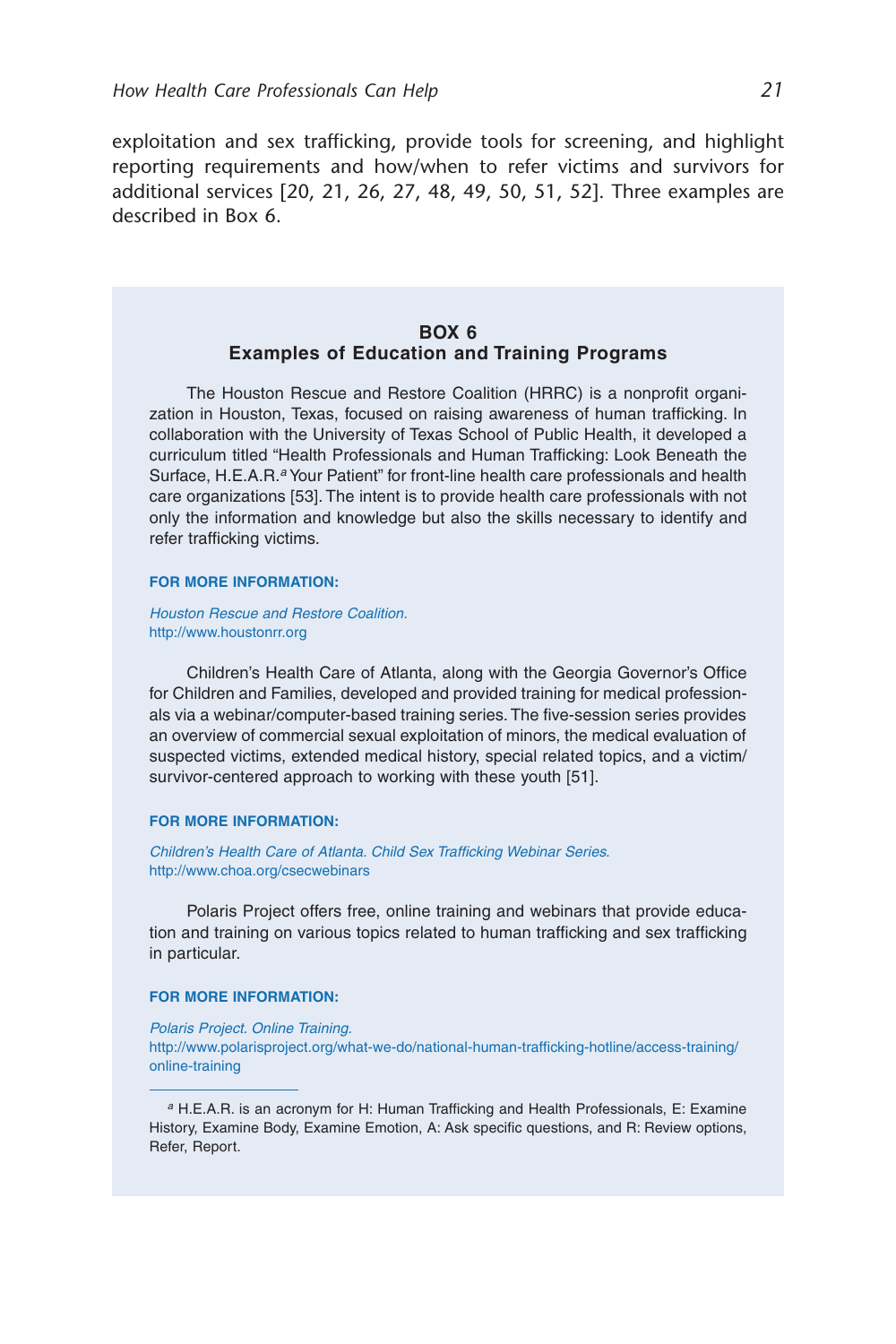#### **Tools for Identification of Victims**

Box 7 describes a variety of tools, instruments, and lists of questions designed to assist health care professionals in identifying victims and survivors of commercial sexual exploitation and sex trafficking. Again, none of these tools have as yet been evaluated for their ability to correctly identify these youth.

The agencies and providers that developed these screening tools emphasize the need for health care professionals to be aware of the unique experiences of victims and survivors of these crimes (such as repeat and/ or chronic sexual victimization, potential stigma and shame associated with victimization, and possible negative interactions with authority figures and support systems). Specifically, it is recommended that the tools be used by

#### **BOX 7 Examples of Tools for Identifying Victims and Survivors of Commercial Sexual Exploitation and Sex Trafficking**

The following tools have been developed to assist health care professionals in identifying victims and survivors of commercial sexual exploitation and sex trafficking:

- Rapid Screening Tool for Child Trafficking and Comprehensive Screening and Safety Tool for Child Trafficking: Two screening tools developed by the International Organization for Adolescents for use as a guide in identifying minors that are potentially being trafficked [54].
- Commercial Sexually Exploited Children (CSEC) Screening Procedure Guideline: A screening tool developed and used by health care professionals at Asian Health Services in Oakland, California, that is used with patients aged 11-18 exhibiting high risk factors for sexual exploitation [55].
- Rescue and Restore: A screening tool developed by the U.S. Department of Health and Human Services and used by health care professionals, social workers, and law enforcement to determine potential victims of human trafficking [56].
- Comprehensive Human Trafficking Assessment: A screening tool developed by the National Human Trafficking Resource Center and adapted by Polaris Project and its partners for assessing potential signs of a client's having been a victim of human trafficking [57].
- Home, Education/employment, peer group Activities, Drugs, Sexuality, Suicide/depression (HEADSS) [58]: A screening tool developed for assessing an adolescent's psychosocial development. Mount Sinai Adolescent Health Center has adopted HEADSS, integrating specific questions into its regular assessment to screen for the potential of commercial sexual exploitation among patients seen in the clinic [49].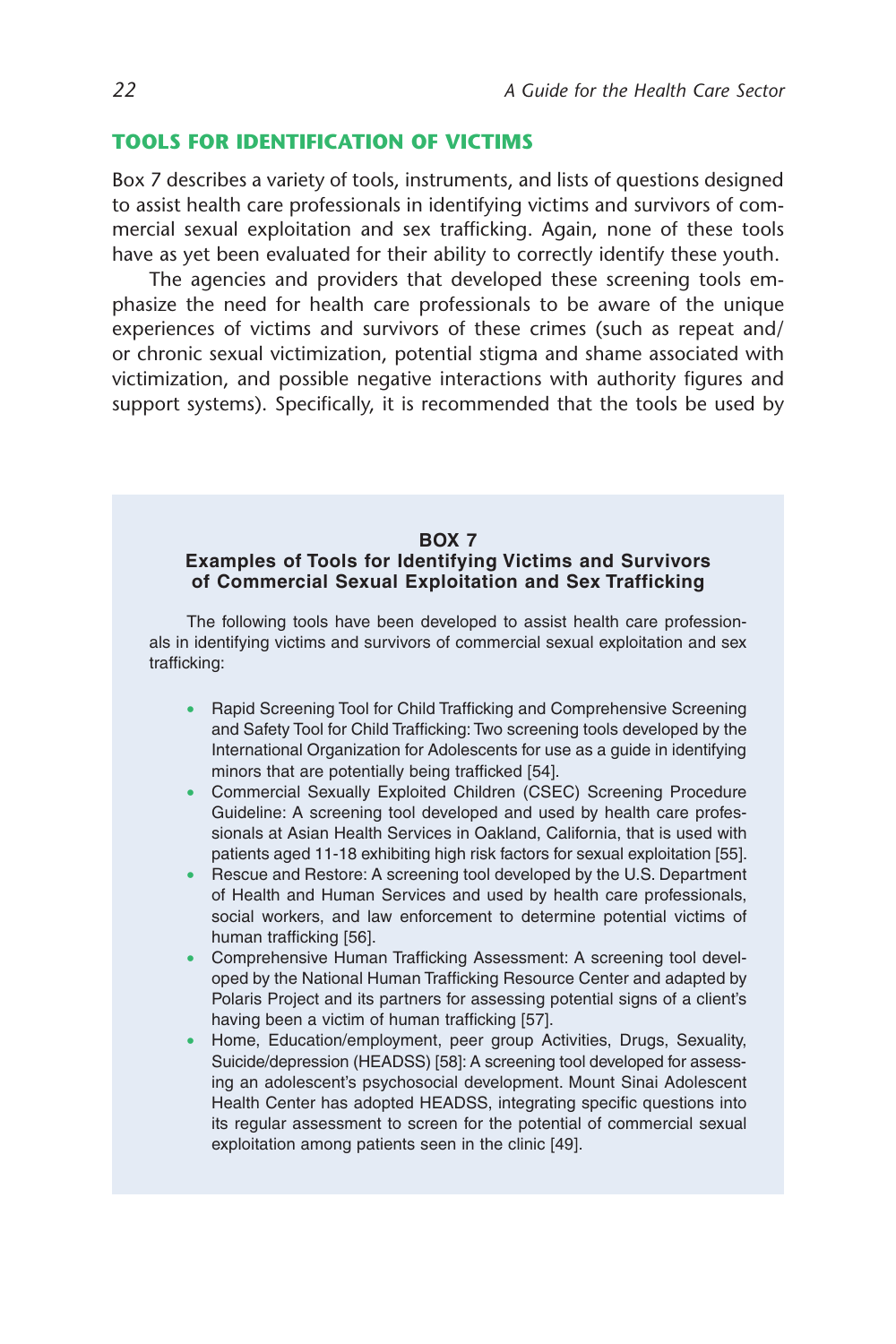providers who are trained in or understand the nature of the trauma these particular victims and survivors suffer. The emphasis is on the importance of being trauma-aware when screening for commercial sexual exploitation and working with identified victims and survivors [8, 29, 12, 59, 60, 61].

#### **Health Care of Victims and survivors: Management and Treatment**

Regardless of how they are identified, minors who are victims or survivors of commercial sexual exploitation and sex trafficking have myriad acute and chronic physical and mental health needs. It is essential that health care professionals recognize and respond to these complex needs, which include not only basic primary preventive care services but also specialized services such as substance abuse treatment, chronic illness management (e.g., HIV, hepatitis B/C, diabetes, asthma, depression, anxiety), ongoing assessment and refilling of essential prescriptions, and overall and specific dental care [27, 62, 63]. Moreover, health care professionals who identify victims and survivors of commercial sexual exploitation and sex trafficking of minors likely will need to refer patients to other specialists, including mental health professionals and local nongovernmental organizations/agencies that can meet the specific mental health needs of these youth. They should be active in the development and implementation of the kinds of multisector approaches discussed below.

#### **Multisector and Interagency Efforts**

Each of the sectors involved in responding to commercial sexual exploitation and sex trafficking of minors—victim and support services, health care, education, the legal sector, and the commercial sector—has specific roles to play. However, an adequate response to these crimes requires collaboration and coordination among all of these sectors, as well as at all levels—federal, state, and local. Yet the efforts of individuals, groups, and organizations in different sectors and with different areas of expertise tend to be disconnected. The IOM/NRC report highlights a number of examples of initiatives that have overcome this barrier to a comprehensive response.

Multisector and interagency efforts to address commercial sexual exploitation and sex trafficking of minors at the federal level include task forces and other partnerships, such as those mandated by the 2013 reauthorization of the Trafficking Victims Protection Act [54, 64, 65, 66].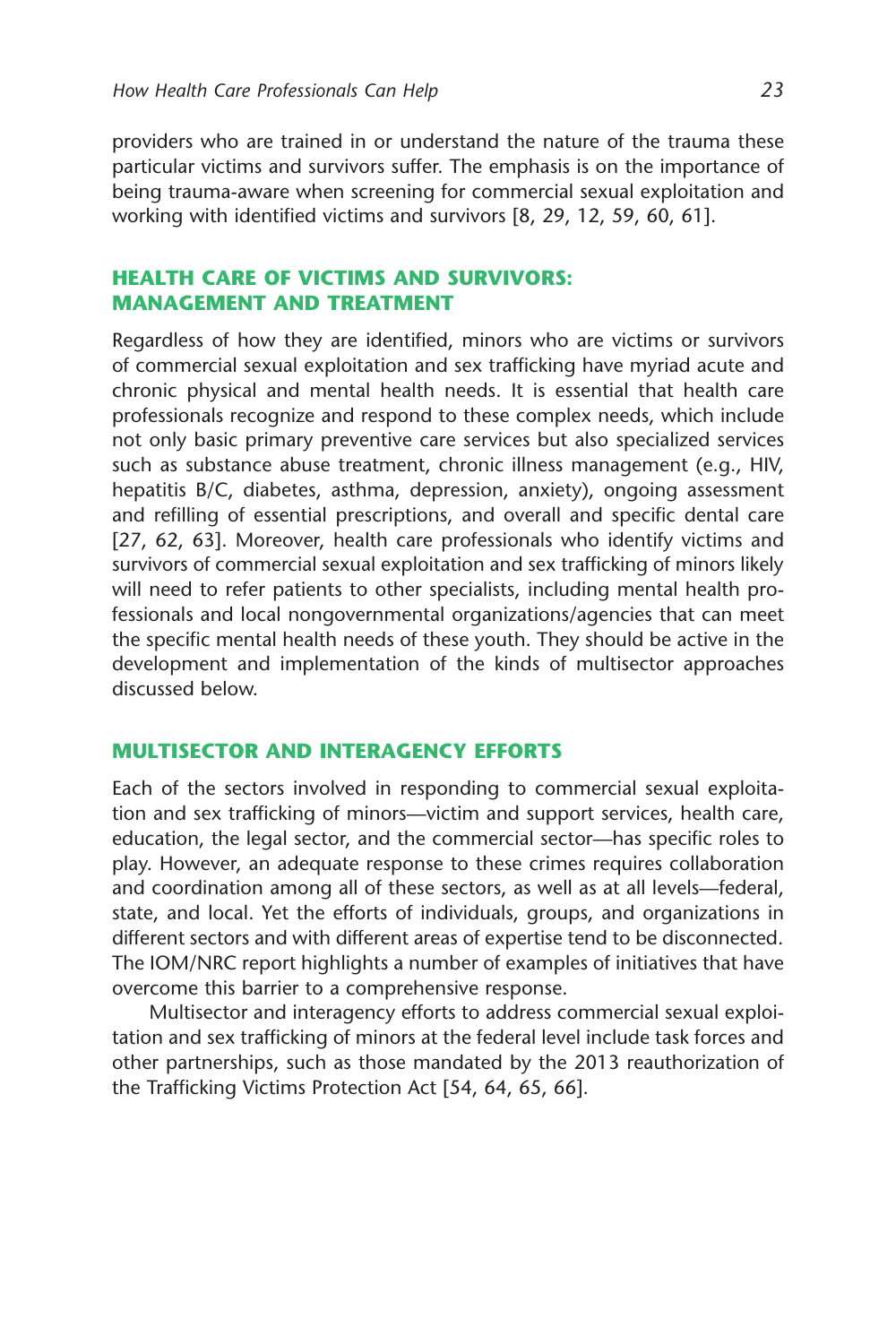For more information:

*BJA (Bureau of Justice Assistance). 2013. Anti-Human Trafficking Task Force Initiative.* 

[https://www.bja.gov/ProgramDetails.aspx?Program\\_ID=51](https://www.bja.gov/ProgramDetails.aspx?Program_ID=51)

*Cook County Human Trafficking Task Force.* <http://www.cookcountytaskforce.org>

*OVC (Office for Victims of Crime). 2013. OVC-Funded Grantee Programs to Help Victims of Trafficking.*  <http://www.ojp.gov/ovc/grants/traffickingmatrix.html>

*OVC and BJA. 2011. Anti-Human Trafficking Task Force Strategy and Operations E-guide.*  <https://www.ovcttac.gov/TaskForceGuide/EGuide/Default.aspx>

*OVC and BJA. 2013. Enhanced Collaborative Model to Combat Human Trafficking FY 2013 Competitive Grant Announcement.*  <https://www.bja.gov/Funding/13HumanTraffickingSol.pdf>

*President's Interagency Task Force to Monitor and Combat Trafficking in Persons. 2013. Federal Strategic Action Plan on Services for Victims of Human Trafficking in the United States 2013-2017.*  [http://ideascale.com//userimages/accounts/91/912839/Victim-Services-SAP-](http://ideascale.com//userimages/accounts/91/912839/Victim-Services-SAP-2013-04-09-Public-Comment-B.pdf)[2013-04-09-Public-Comment-B.pdf](http://ideascale.com//userimages/accounts/91/912839/Victim-Services-SAP-2013-04-09-Public-Comment-B.pdf)

U.S. Attorney's Office for the District of Columbia. 2013. The D.C. Human *Trafficking Task Force.*  [http://www.justice.gov/usao/dc/programs/cp/human\\_trafficking.html](http://www.justice.gov/usao/dc/programs/cp/human_trafficking.html)

*U.S. Department of State. 2012. Annual Meeting of the President's Interagency Task Force to Monitor and Combat Trafficking in Persons.*  <http://www.state.gov/j/tip/rls/reports/pitf>

Examples of state and local efforts include the following:

• **Washington State—**Washington state's Model Protocol for Commercially Sexually Exploited Children for responding to cases of commercial sexual exploitation and sex trafficking of minors is focused on fostering collaboration and coordination among agencies, improving identification of these crimes, providing services to victims and survivors, holding exploiters accountable, and working toward ending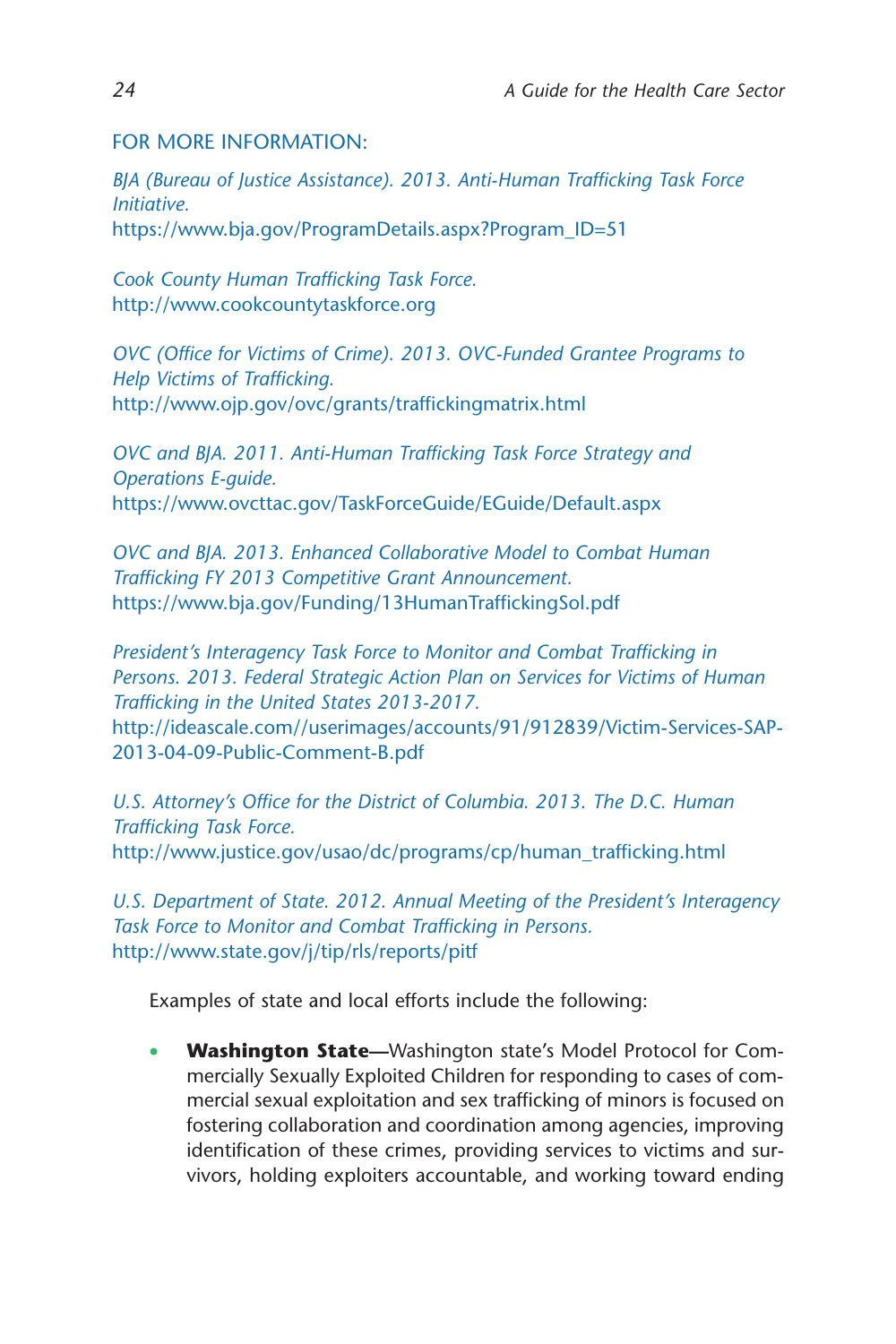these crimes in the state [67]. The protocol calls for use of a victimcentered approach by law enforcement, the courts, victim advocacy organizations, youth service agencies, and other youth-serving professionals to ensure that victims of these crimes are treated as such rather than as criminals. The protocol encourages multisector collaboration through state, regional, and local efforts. For example, it calls for the use of multidisciplinary teams to provide immediate consultation on cases of commercial sexual exploitation and sex trafficking of minors as they arise and to participate in meetings to share information and collaborate in the management of each ongoing case.

#### For more information:

*Washington State's Model Protocol for Commercially Sexually Exploited Children.*  <http://www.ccyj.org/Project%20Respect%20protocol.pdf>

• **Multnomah County, Oregon—**In 2008, Multnomah County initiated a coordinated multisector response to commercial sexual exploitation and sex trafficking of minors. Specific work groups focus on legislation, assistance for victims and survivors, law enforcement practices (e.g., arrests, investigation, and prosecution of exploiters and traffickers), and physical and mental health care. Steering committee members include law enforcement; the district attorney's office; the Departments of Health, Community Justice, and Human Services; survivors; and nongovernmental service providers. Several strategies are used to ensure collaboration across agencies and among various systems. For example, the county created a special unit within the state child welfare agency for victims and survivors of these crimes [68, 69].

#### For more information:

*Multnomah County Community Response to Commercial Sexual Exploitation of Children.* <https://multco.us/csec>

**Suffolk County, Massachusetts--**In Suffolk County, more than 35 public and private agencies participate in the Support to End Exploitation Now (SEEN) Coalition. SEEN's multisector, coordinated approach to identifying and serving high-risk and sexually exploited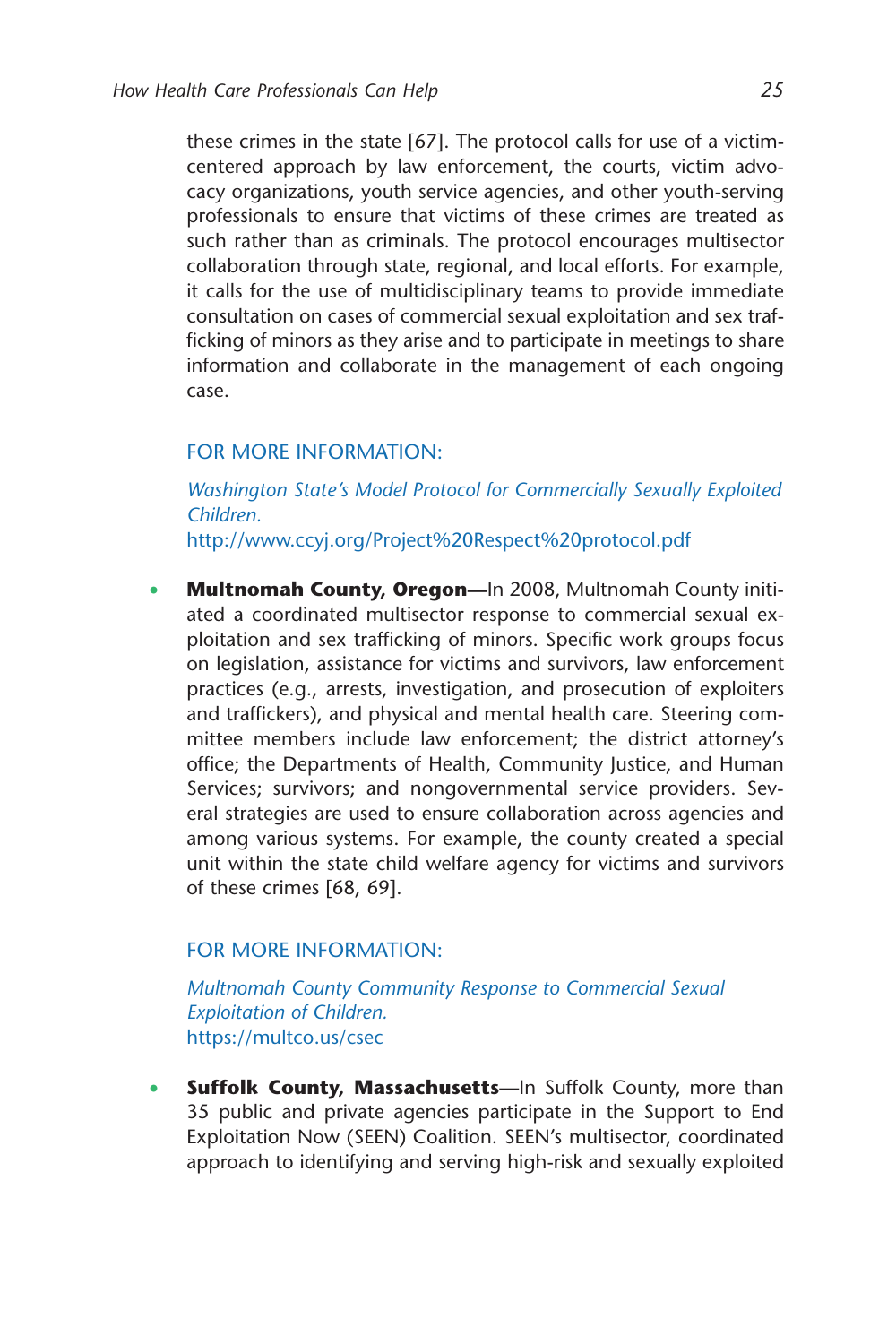minors includes three components: (1) cross-system collaboration, (2) a trauma-informed continuum of care (see Section 4), and (3) training for professionals who work with children and adolescents. To facilitate collaboration and communication among coalition members, SEEN established formal relationships and protocols, including a steering committee and advisory group, multidisciplinary teams of professionals, and a case coordinator who serves as the central point of contact for all reported victims of commercial sexual exploitation and sex trafficking [70].

#### For more information:

*Support to End Exploitation Now (SEEN) Coalition.*  <http://www.suffolkcac.org/programs/seen>

• **Alameda County, California—**H.E.A.T. (Human Exploitation and Trafficking) Watch is a multidisciplinary, multisystem program that brings together individuals and agencies from law enforcement, health care, advocacy, victim and support services, the courts, probation agencies, the commercial sector, and the community to (1) ensure the safety of victims and survivors and (2) pursue accountability for exploiters and traffickers. Strategies employed by H.E.A.T. Watch include, among others, stimulating community engagement, coordinating training and information sharing, and coordinating the delivery of victim and support services. The program uses a multisector approach to coordinate the delivery of support services. For example, multidisciplinary case review (modeled on the multidisciplinary team approach) is used to create emergency and long-term safety plans. Referrals for case review are made by law enforcement, prosecutors, probation officials, and social service organizations that have come into contact with these youth. This approach enables members of the multidisciplinary team to share confidential information with agencies that can assist youth in need of services and support.

#### For more information:

*Alameda County District Attorney's Office. 2012. H.E.A.T. Watch Program Blueprint.*  [http://www.heat-watch.org/heat\\_watch](http://www.heat-watch.org/heat_watch)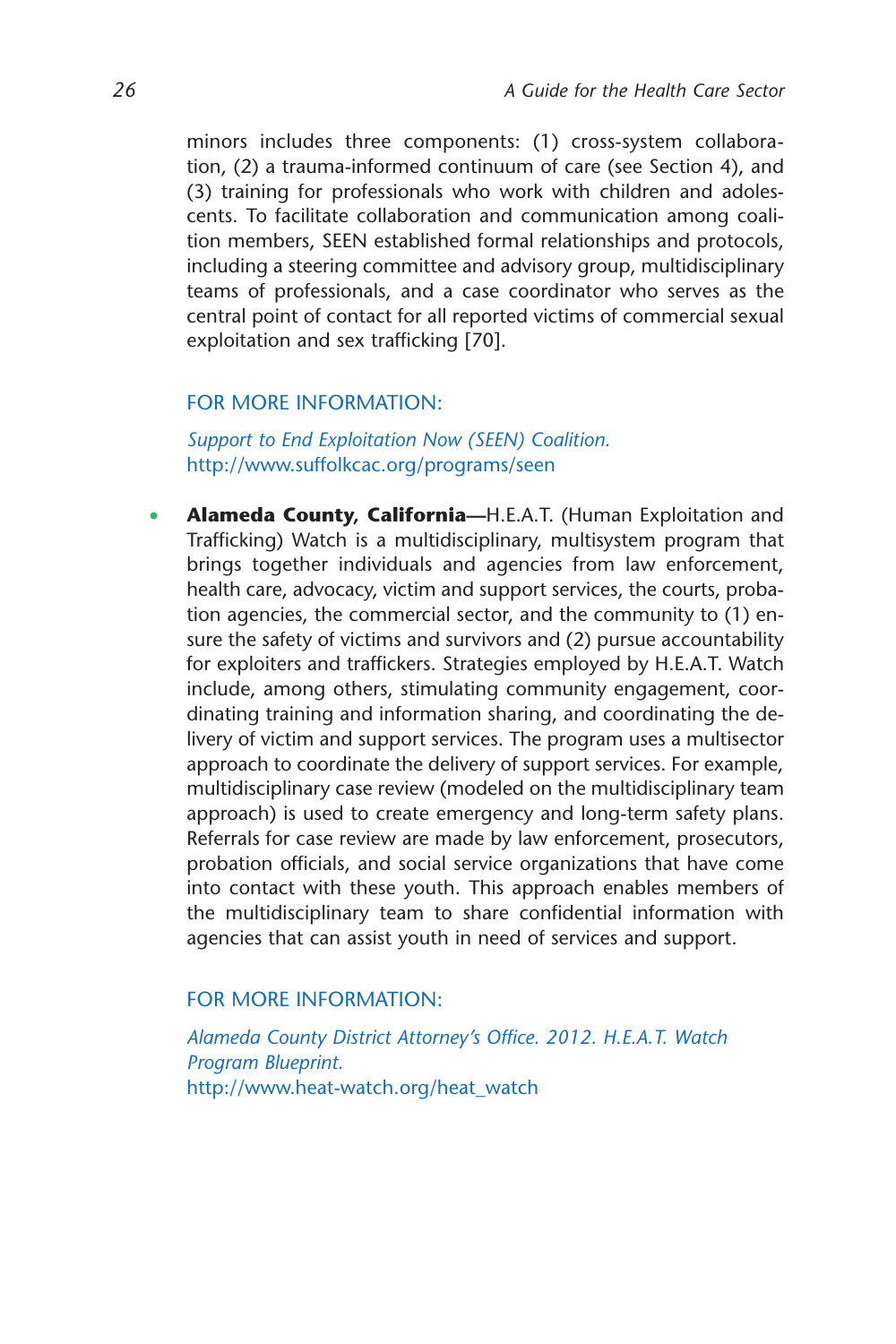## 5 Recommended **Strategies**

### "The human cost of the status quo is simply unacceptable."

he IOM/NRC report concludes with a series of recommendations for making progress toward preventing and responding to commercial sexual exploitation and sex trafficking of minors in the United States. The priorities for progress articulated in the report's recommendations are summarized in this section.

#### **Increase Awareness and Understanding**

As discussed in prior sections, a lack of training among professionals who interact with children and adolescents—especially those who are vulnerable—is a barrier to timely and appropriate action to assist victims and survivors of commercial sexual exploitation and sex trafficking and prevent these crimes among youth at risk. These professionals are often dismayed to learn that they have missed opportunities to help these youth, and want to know more about how to identify and assist them.

#### **Training**

Training for professionals and others who interact with young people needs to target and reach a range of audiences in a variety of settings (e.g., urban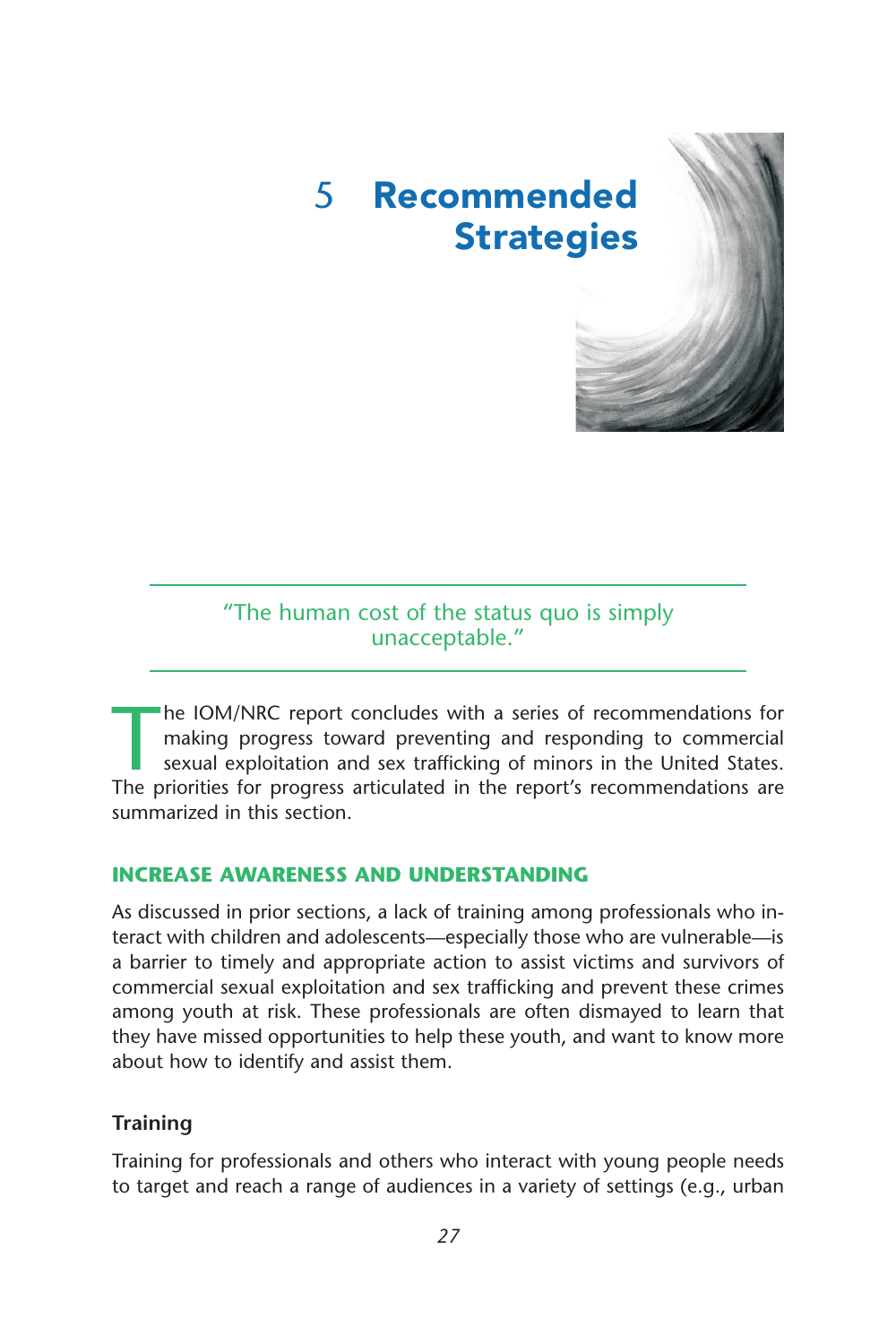#### **Recommendation to Increase Awareness and Understanding**

Develop, implement, and evaluate:

- training for professionals and others who routinely interact with children and adolescents,
- • public awareness campaigns, and
- • specific strategies for children and adolescents.

and rural; tribal lands, territories, and states). Relevant sectors (e.g., health care, law enforcement, victim and support services) should participate in the development, implementation, and evaluation of training activities that use evidence-based methods. Further, each sector should be consulted to determine the best methods for that sector, given that needs may vary, for example, between law enforcement personnel and health care professionals.

#### **Public Awareness Campaigns**

A lack of public awareness is a significant barrier to preventing, identifying, and responding to commercial sexual exploitation and sex trafficking of minors in the United States. To address this gap, existing public awareness initiatives could be expanded to encompass these crimes.

#### **Strategies for Awareness Among Children and Adolescents**

Child and adolescent victims and survivors of commercial sexual exploitation and sex trafficking may not view themselves as victims, and youth who are at risk for this kind of exploitation may not recognize their individual risk. Therefore, special efforts are needed to increase the awareness of children and adolescents to help them avoid becoming victims and to help victims and survivors obtain the assistance they need.

#### **Strengthen the Law's Response**

"Individuals who sexually exploit children and adolescents have largely escaped accountability."

A small but growing number of states have enacted laws—sometimes referred to as "safe harbor" laws—designed to redirect young victims of commercial sexual exploitation and sex trafficking from the criminal or juvenile justice system to child welfare or other agencies to receive supportive services. While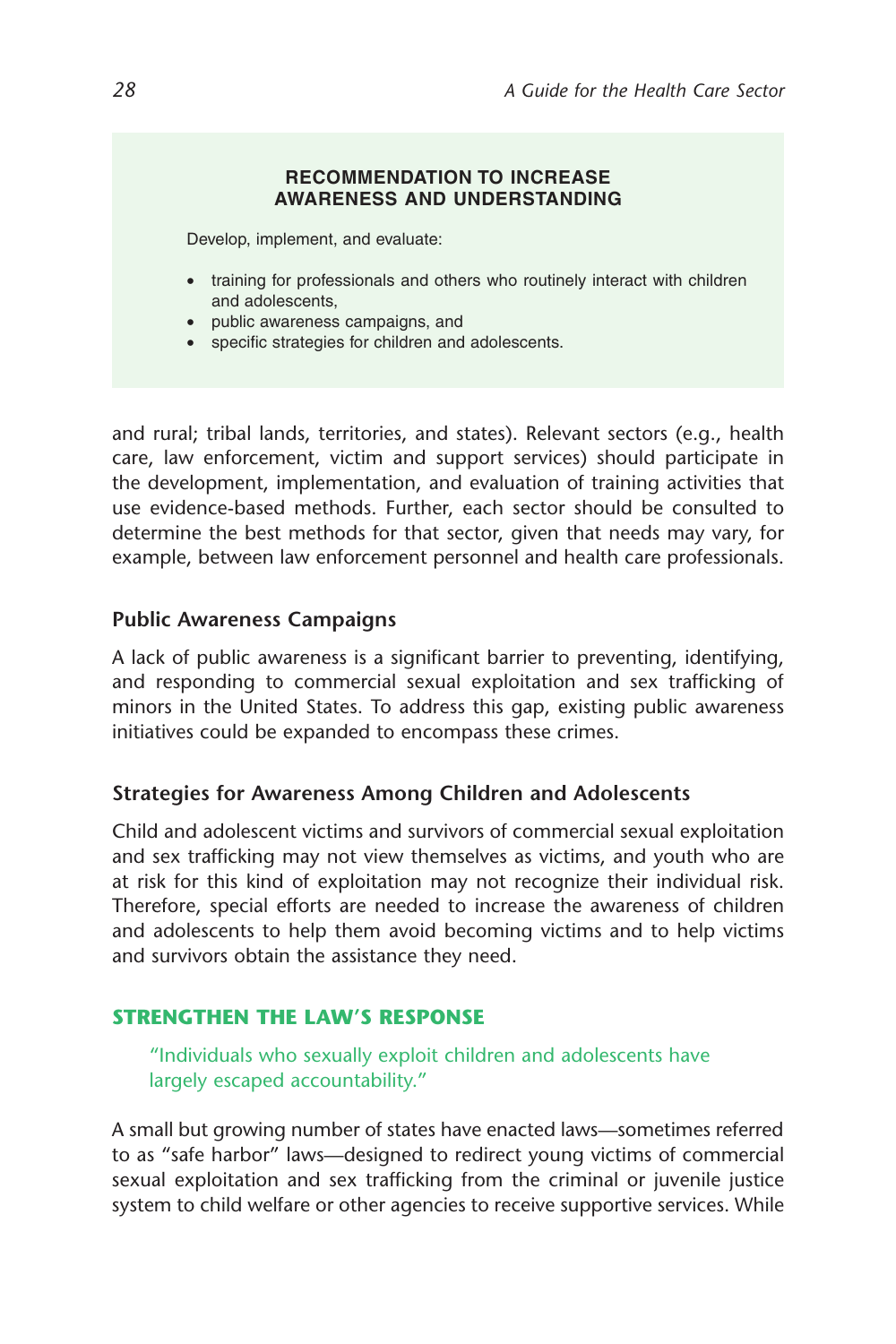recognizing that additional time and research are needed to assess the effectiveness of specific state laws, the IOM/NRC report recommends that the core principle underlying these safe harbor laws—that children and adolescents who are survivors of sexual exploitation and sex trafficking must be treated as victims, not criminals—should be advanced without delay.

In addition, despite laws in every state that enable the prosecution of individuals who purchase sex with a minor, function as exploiters and traffickers, or otherwise sexually exploit children and adolescents, and despite the hard work of prosecutors and law enforcement in many jurisdictions, individuals who sexually exploit children and adolescents have largely escaped accountability.

#### **Recommendations to Strengthen the Law's Response**

Develop laws and policies that **redirect** young victims and survivors of commercial sexual exploitation and sex trafficking from arrest and prosecution to systems, agencies, and services that are equipped to meet their needs. *Such laws should apply to all children and adolescents under age 18.*

Review, strengthen, and implement laws that hold exploiters, traffickers, and solicitors **accountable** for their role in commercial sexual exploitation and sex trafficking of minors. *These laws should include a particular emphasis on deterring demand.*

#### **Strengthen Research on Prevention and Intervention**

As noted previously, the evidence base on strategies and approaches for preventing and responding to commercial sexual exploitation and sex trafficking of minors in the United States is extremely limited.

#### **Recommendation to Strengthen Research on Prevention and Intervention**

Implement a national research agenda focused on:

- advancing knowledge and understanding;
- • developing effective interventions; and
- evaluating the effectiveness of prevention and intervention laws, policies, and programs.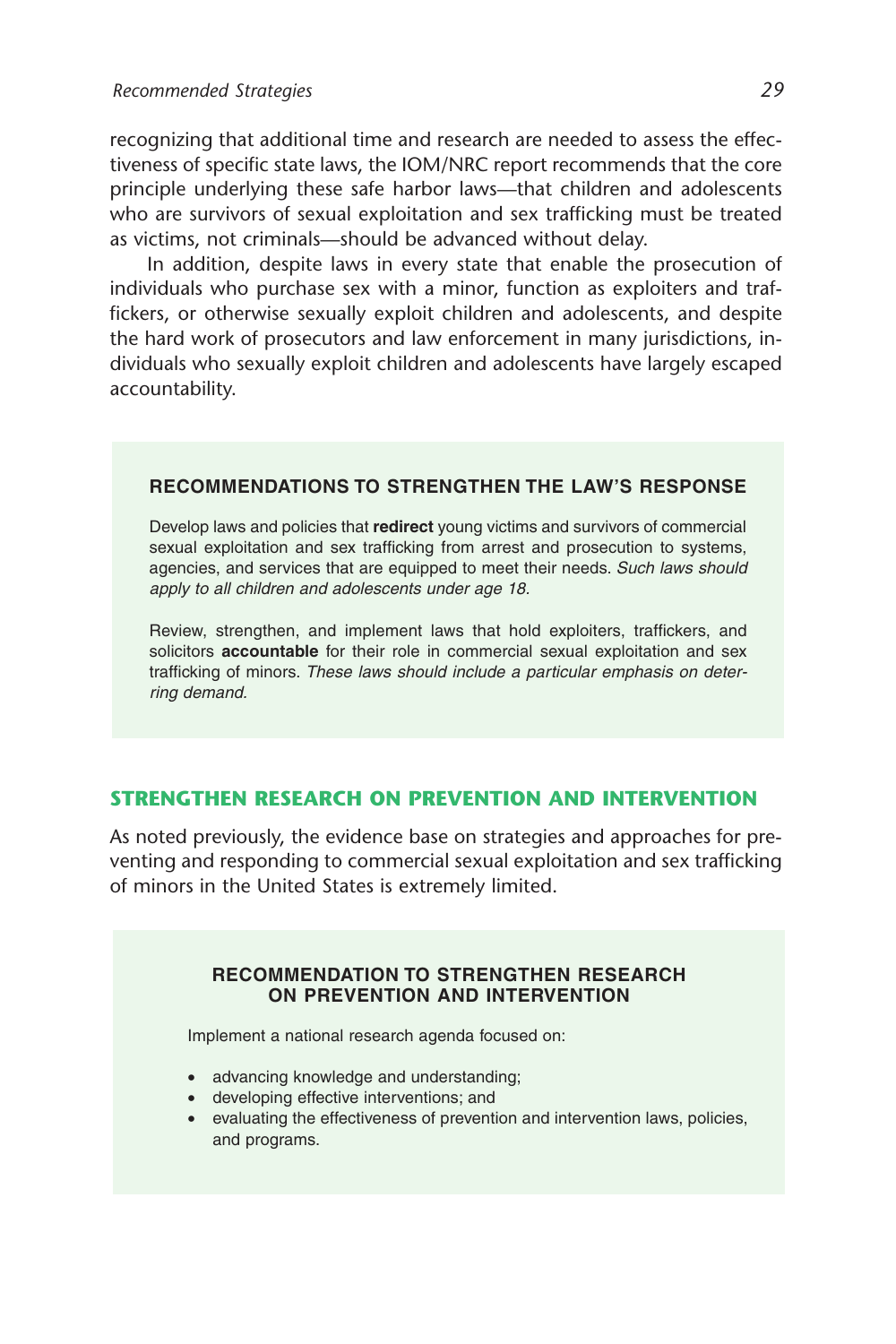#### **Support Collaboration**

As discussed in Section 3, collaborative, coordinated approaches that bring together resources from multiple sectors will be most effective in identifying victims and survivors and in meeting their challenging needs.

#### **Recommendation to Support Collaboration and Coordination**

Develop **guidelines** on and provide **technical assistance** to support multisector collaboration and coordination.

#### **Support Information Sharing**

"The difficulty of locating services and programs available to victims is a very real obstacle for children and adolescents seeking to access services and for professionals and caregivers trying to help them."

One of the most significant barriers to preventing, identifying, and responding to commercial sexual exploitation and sex trafficking of minors is a lack of reliable, timely information. A number of organizations maintain lists of services available to child and adolescent victims of commercial sexual exploitation and sex trafficking. However, there is no exhaustive list of national-, state-, local-, and tribal-level resources for victim and support services. The difficulty of locating services and programs available to victims is a very real obstacle for children and adolescents seeking to access services and for professionals and caregivers trying to help them.

#### **Recommendation to Support Information Sharing**

Create and maintain a digital information-sharing platform to deliver **reliable, realtime information** on how to prevent, identify, and respond to commercial sexual exploitation and sex trafficking of minors in the United States.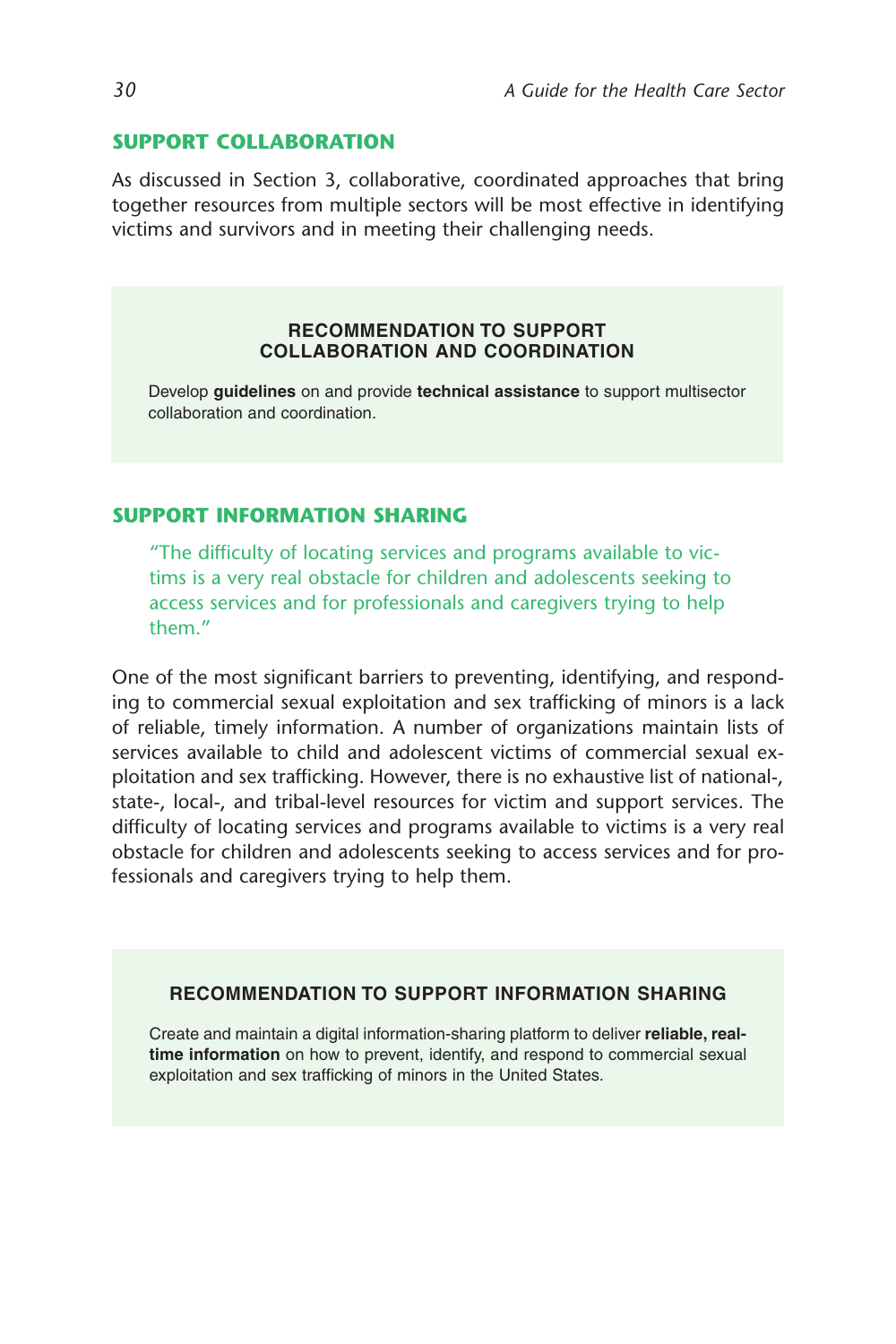#### **Final Thoughts**

Efforts to prevent, identify, and respond to commercial sexual exploitation and sex trafficking of minors in the United States are in the same developmental stage that efforts to deal with physical and sexual abuse of children were in during the 1970s, when a handful of multidisciplinary approaches for addressing those problems were emerging around the country. Approaches to domestic and interpersonal violence were at a similar stage in the early 1980s. The nation today has a real opportunity to build on lessons from those earlier efforts, as well as current noteworthy practices, to address the problem of commercial sexual exploitation and sex trafficking of minors, and the health care sector has a crucial role to play in achieving this goal. The children and adolescents who are at risk and are victims and survivors of these crimes cannot wait. The human cost of the status quo is simply unacceptable.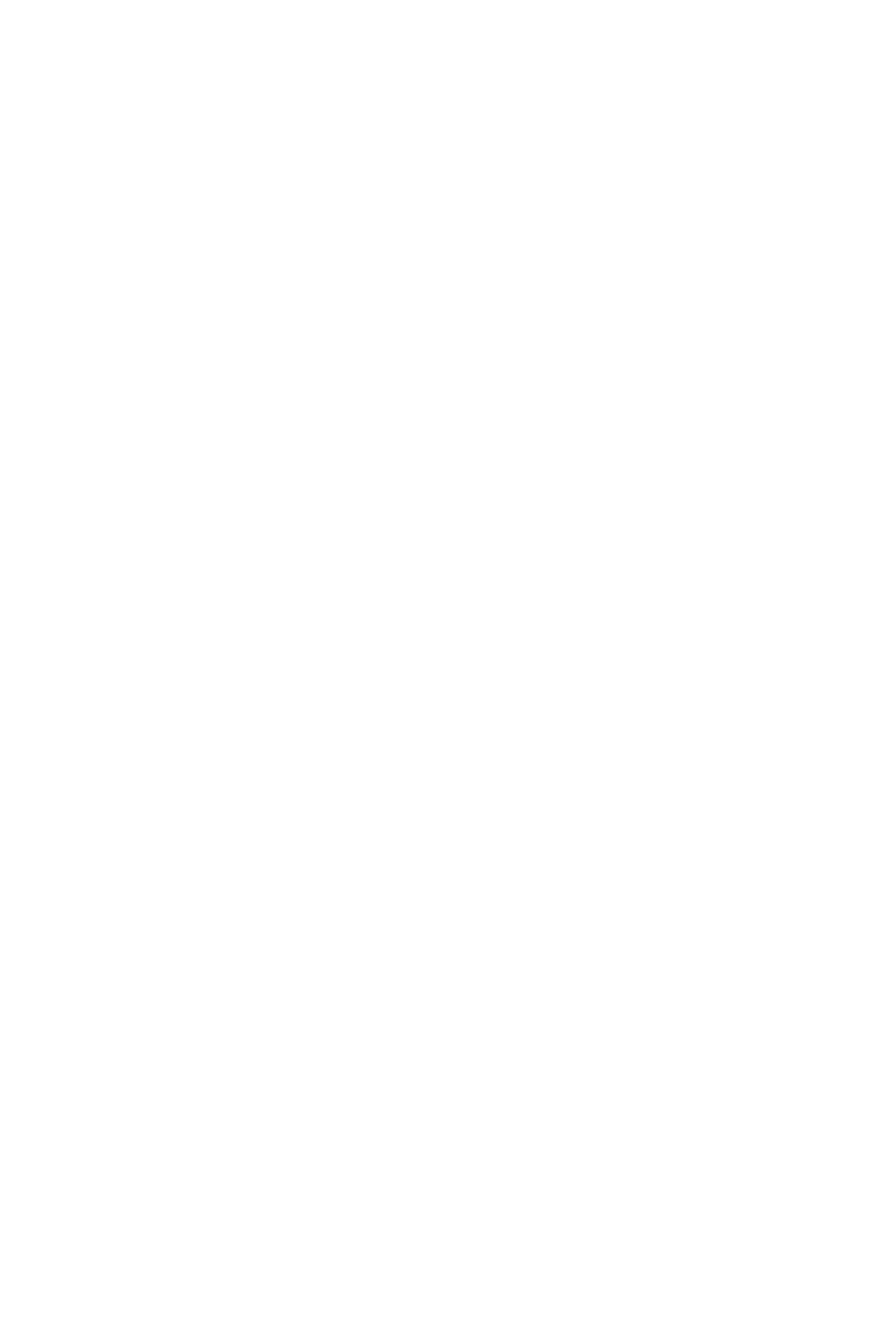

- 1. IOM (Institute of Medicine) and NRC (National Research Council). 2013. *Confronting commercial sexual exploitation and sex trafficking of minors in the United States*. Washington, DC: The National Academies Press.
- 2. Cohen, S. A. 2005. Ominous convergence: Sex trafficking, prostitution and international family planning. *The Guttmacher Report on Public Policy* 8(1):12-14.
- 3. Clawson, H. J., N. M. Dutch, A. Solomon, and L. Goldblatt Grace. 2009. *Human trafficking into and within the United States: A review of the literature.* Washington, DC: U.S. Department of Health and Human Services, Office of the Assistant Secretary for Planning and Evaluation.
- 4. Clawson, H. J., N. M. Dutch, A. Solomon, and L. Goldblatt Grace. 2009. *Study of HHS programs serving human trafficking victims.* Washington, DC: U.S. Department of Health and Human Services, Office of the Assistant Secretary for Planning and Evaluation.
- 5. Irazola, S., E. Williamson, C. Chen, A. Garrett, and H. J. Clawson. 2008. *Trafficking of U.S. citizens and legal permanent residents: The forgotten victims and survivors.* Washington, DC: ICF International.
- 6. Logan, T. K., R. Walker, and G. Hunt. 2009. Understanding human trafficking in the United States. *Trauma, Violence, and Abuse* 10(1):3-30.
- 7. Macy, R. J., and L. M. Graham. 2012. Identifying domestic and international sextrafficking victims during human service provision. *Trauma Violence and Abuse* 13(2): 59-76.
- 8. Williamson, E., N. M. Dutch, and H. J. Clawson. 2009. *National symposium on the health needs of human trafficking victims: Post-symposium brief.* Washington, DC: U.S. Department of Health and Human Services, Office of the Assistant Secretary for Planning and Evaluation.
- 9. Clawson, H. J., and N. Dutch. 2008. *Case management and the victim of human trafficking: A critical service for client success.* Washington, DC: U.S. Department of Health and Human Services, Office of the Assistant Secretary for Planning and Evaluation.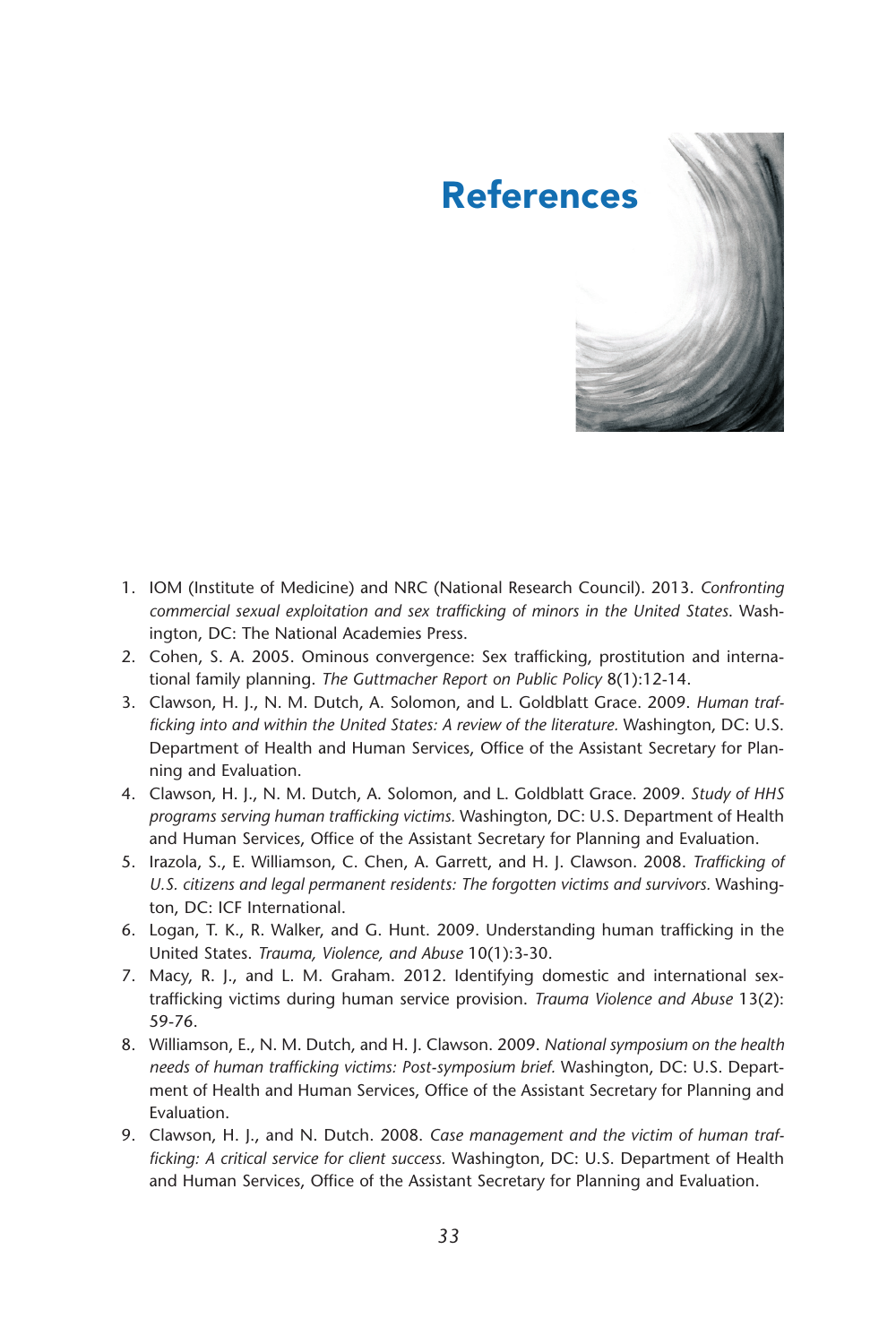- 10. Crane, P. A., and M. Moreno. 2011. Human trafficking: What is the role of the health care provider? *Journal of Applied Research on Children: Informing Policy for Children at Risk* 2(1).
- 11. Lillywhite, R., and P. Skidmore. 2006. Boys are not sexually exploited?: A challenge to practitioners. *Child Abuse Review* 15(5):351-361.
- 12. Smith, L., S. H. Vardaman, and M. A. Snow. 2009. *The national report on domestic minor sex trafficking: America's prostituted children.* Vancouver, WA: Shared Hope International.
- 13. IOM (Institute of Medicine). 2002. *Confronting chronic neglect: The education and training of health professionals on family violence*. Washington, DC: National Academy Press.
- 14. Clawson, H. J., and L. Goldblatt Grace. 2007. *Finding a path to recovery: Residential facilities for minor victims of domestic sex trafficking.* Washington, DC: U.S. Department of Health and Human Services, Office of the Assistant Secretary for Planning and Evaluation.
- 15. Fong, R., and J. Berger Cardoso. 2010. Child human trafficking victims: Challenges for the child welfare system. *Evaluation and Program Planning* 33(3):311-316.
- 16. Okech, D., W. Morreau, and K. Benson. 2011. Human trafficking: Improving victim identification and service provision. *International Social Work* 55(4):488-503.
- 17. Clawson, H. J., K. Small, E. S. Go, and B. W. Myles. 2013. *Needs assessment for service providers and trafficking victims.* Fairfax, VA: Caliber Associates, Inc.
- 18. Clawson, H. J., and N. Dutch. 2008. *Identifying victims of human trafficking: Inherent challenges and promising strategies from the field.* Washington, DC: U.S. Department of Health and Human Services, Office of the Assistant Secretary for Planning and Evaluation.
- 19. Farley, M., and V. Kelly. 2000. Prostitution: A critical review of the medical and social sciences literature. *Women and Criminal Justice* 11(4):29-64.
- 20. Chang, K. S. G. 2012. Workshop presentation to the Committee on the Commercial Sexual Exploitation and Sex Trafficking of Minors in the United States, on the Asian Health Services, May 9, 2012, San Francisco, CA.
- 21. Goldblatt Grace, L., M. Starck, J. Potenza, P. A. Kenney, and A. H. Sheetz. 2012. Commercial sexual exploitation of children and the school nurse. *The Journal of School Nursing* 28(6):410-417.
- 22. Siffermann, W. P. 2012. Site visit presentation to the Committee on the Commercial Sexual Exploitation and Sex Trafficking of Minors in the United States, on the San Francisco Juvenile Probation Department, May 11, 2012, San Francisco, CA.
- 23. Nguyen, S. 2012. Workshop presentation to the Committee on the Commercial Sexual Exploitation and Sex Trafficking of Minors in the United States, on the Oakland High School Wellness Center, May 9, 2012, San Francisco, CA.
- 24. Holzman, J. 2012. Presentation to the Committee on the Commercial Sexual Exploitation and Sex Trafficking of Minors in the United States, on the Girls Educational and Mentoring Services (GEMS) services and programs, September 12, 2012, New York.
- 25. Miller, E., M. R. Decker, J. G. Silverman, and A. Raj. 2007. Migration, sexual exploitation, and women's health: A case report from a community health center. *Violence Against Women* 13(5):486-497.
- 26. Ring, M. 2012. Workshop presentation to the Committee on the Commercial Sexual Exploitation and Sex Trafficking of Minors in the United States, on the Standing Against Global Exploitation, May 12, 2012, San Francisco, CA.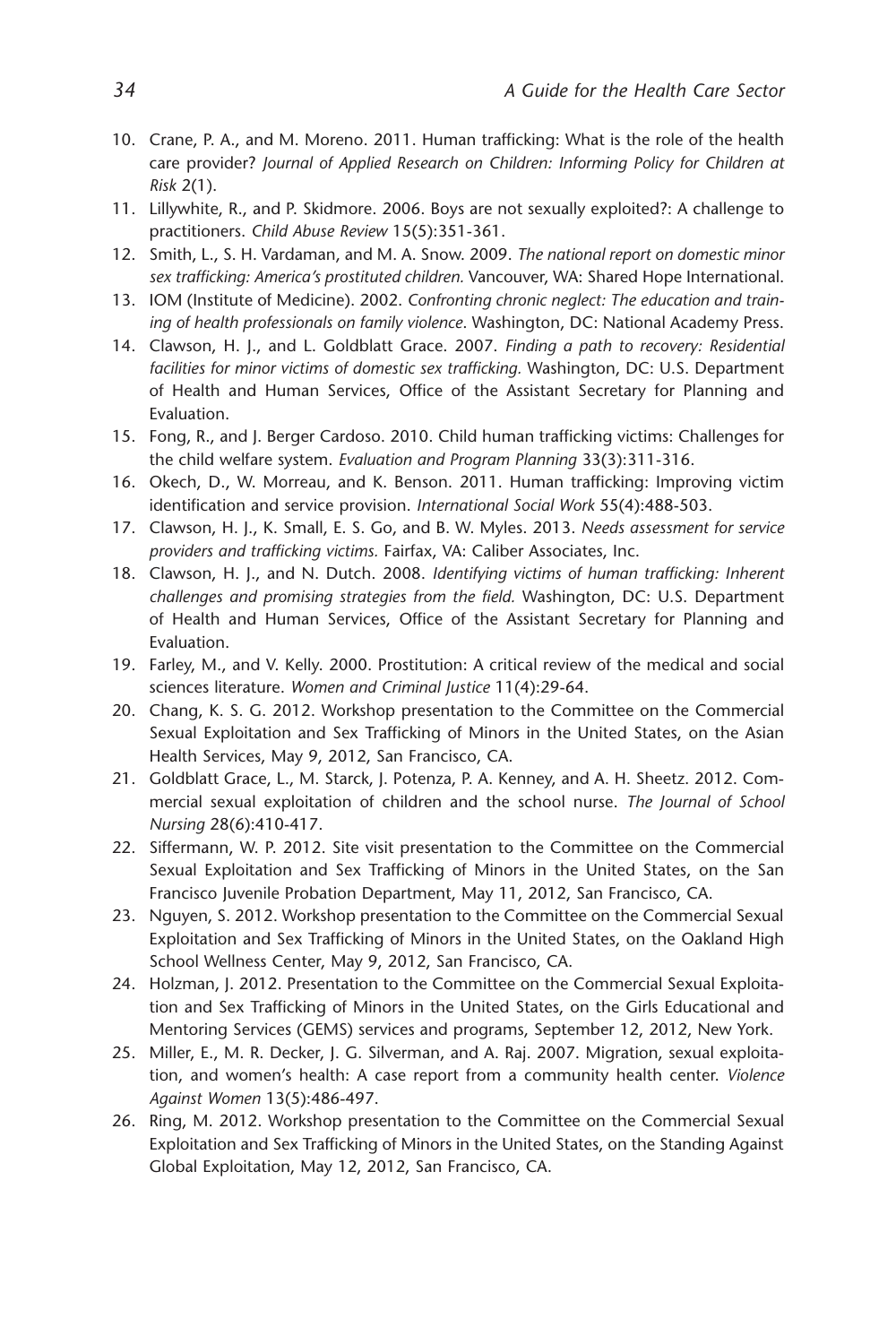- 27. Dovydaitis, T. 2009. Human trafficking: The role of the health care provider. *Journal of Midwifery and Women's Health* 55(5):462-467.
- 28. Durborow, N., K. C. Lizdas, A. O'Flaherty, and A. Marjavi. 2010. *Compendium of state statutes and policies on domestic violence and health care.* San Francisco, CA: Family Violence Prevention Fund.
- 29. Williamson, E., N. M. Dutch, and H. J. Clawson. 2010. *Medical treatment of victims of sexual assault and domestic violence and its applicability to victims of human trafficking.* Washington, DC: U.S. Department of Health and Human Services, Office of the Assistant Secretary for Planning and Evaluation.
- 30. Davidov, D. M., M. R. Nadorff, S. M. Jack, J. H. Coben, and NFP IVP Research Team. 2012. Nurse home visitors' perspectives of mandatory reporting of children's exposure to intimate partner violence to child protection agencies. *Public Health Nursing* 29(5):412-423.
- 31. Flaherty, E. G., and R. Sege. 2005. Barriers to physician identification and reporting of child abuse. *Pediatric Annals* 34(5):349-356.
- 32. Flaherty, E. G., R. Sege, L. L. Price, K. K. Christoffel, D. P. Norton, and K. G. O'Connor. 2006. Pediatrician characteristics associated with child abuse identification and reporting: Results from a national survey of pediatricians. *Child Maltreatment* 11(4):361-369.
- 33. Flaherty, E. G., R. D. Sege, J. Griffith, L. L. Price, R. Wasserman, E. Slora, N. Dhepyasuwan, D. Harris, D. Norton, M. L. Angelilli, D. Abney, and H. J. Binns. 2008. From suspicion of physical child abuse to reporting: Primary care clinician decision-making. *Pediatrics* 122(3):611-619.
- 34. Vulliamy, A. P., and R. Sullivan. 2000. Reporting child abuse: Pediatricians' experiences with the child protection system. *Child Abuse and Neglect* 24(11):1461-1470.
- 35. Warner, J. E., and D. J. Hansen. 1994. The identification and reporting of physical abuse by physicians: A review and implications for research. *Child Abuse and Neglect* 18(1):11-25.
- 36. Pearce, J. 2006. Who needs to be involved in safeguarding sexually exploited young people? *Child Abuse Review* 15(5):326-340.
- 37. Lalor, K., and R. McElvaney. 2010. Child sexual abuse, links to later sexual exploitation/ high-risk sexual behavior, and prevention/treatment programs. *Trauma, Violence, and Abuse* 11(4):159-177.
- 38. Latimer, D. 2012. Site visit presentation to the Committee on the Commercial Sexual Exploitation and Sex Trafficking of Minors in the United States, on the Mount Sinai Sexual Assault and Violence Intervention (SAVI) Program, September 12, 2012, New York.
- 39. Mitchell, K., D. Finkelhor, L. Jones, and J. Wolak. 2010. Growth and change in undercover online child exploitation investigations, 2000-2006. *Policing and Society* 20(4):416-431.
- 40. Zimmerman, C., M. Hossain, and C. Watts. 2011. Human trafficking and health: A conceptual model to inform policy, intervention and research. *Social Science and Medicine* 73(2):327-335.
- 41. Zimmerman, C., and C. Watts. 2007. Documenting the effects of trafficking in women. In *Public health and human rights: Evidence-based approaches*, edited by C. Breyer and H. F. Pizer. Baltimore, MD: The Johns Hopkins University Press.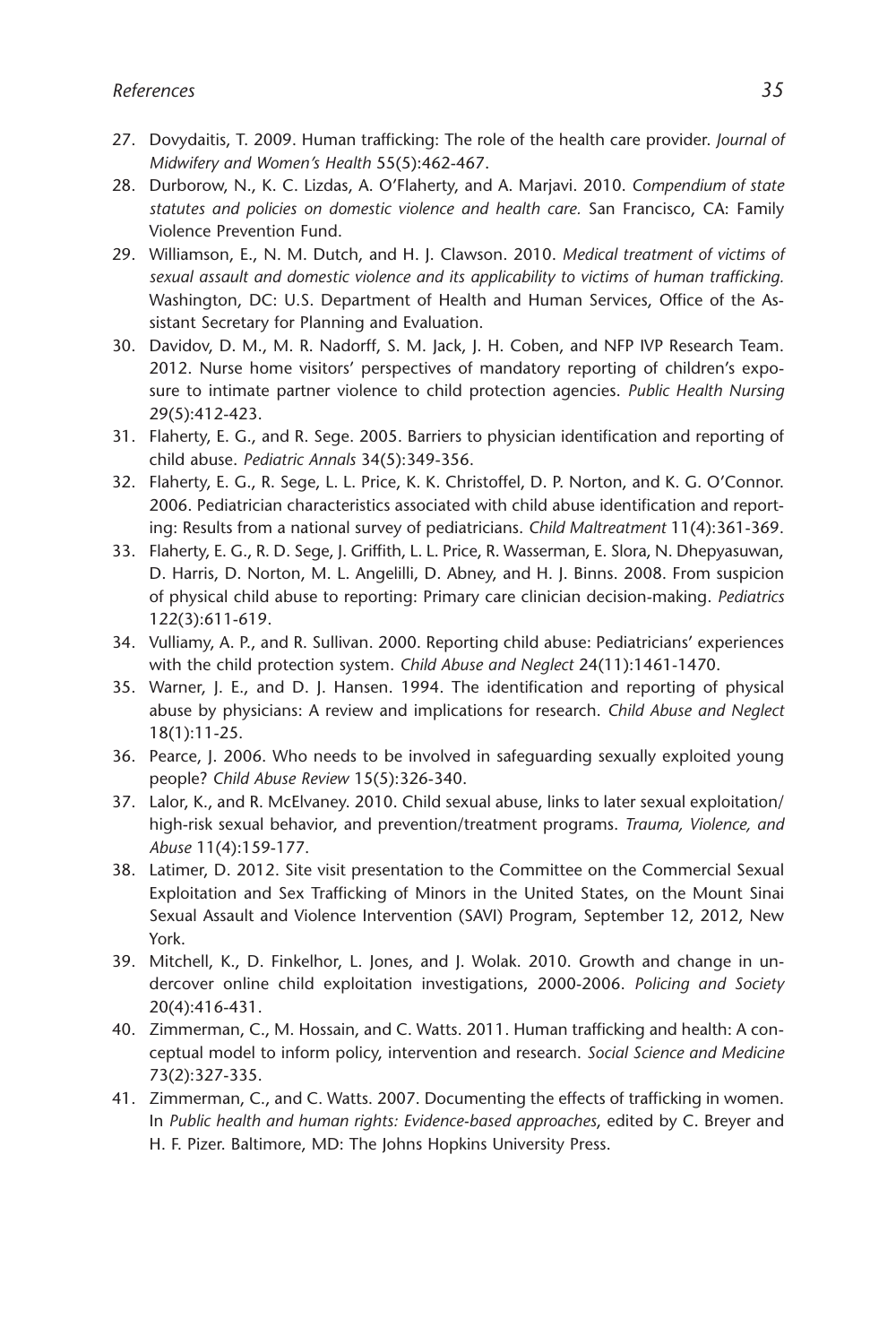- 42. Asian Health Services and Banteay Srei. 2012. *Programs*. <http://banteaysrei.org> (accessed April 16, 2013).
- 43. MacLeod, K. J., J. P. Marcin, C. Boyle, S. Miyamoto, R. J. Dimand, and K. K. Rogers. 2009. Using telemedicine to improve the care delivered to sexually abused children in rural, underserved hospitals. *Pediatrics* 123(1):223-228.
- 44. Thraen, I. M., L. Frasier, C. Cochella, J. Yaffe, and P. Goede. 2008. The use of telecam as a remote web-based application for child maltreatment assessment, peer review, and case documentation. *Child Maltreatment* 13(4):368-376.
- 45. Myers, K. M., J. M. Valentine, and S. M. Melzer. 2007. Feasibility, acceptability, and sustainability of telepsychiatry for children and adolescents. *Psychiatric Services* 58(11):1493-1496.
- 46. Myers, K. M., A. Vander Stoep, C. A. McCarty, J. B. Klein, N. B. Palmer, J. R. Geyer, and S. M. Melzer. 2010. Child and adolescent telepsychiatry: Variations in utilization, referral patterns and practice trends. *Journal of Telemedicine and Telecare* 16(3):128-133.
- 47. Hassija, C., and M. J. Gray. 2011. The effectiveness and feasibility of videoconferencing technology to provide evidence-based treatment to rural domestic violence and sexual assault populations. *Telemedicine and E-Health* 17(4):309-315.
- 48. Phillips, M. 2012. Workshop presentation to the Committee on the Commercial Sexual Exploitation and Sex Trafficking of Minors in the United States, on the Motivating, Inspiring, Supporting, and Serving Sexually Exploited Youth (MISSEY), May 9, 2012.
- 49. Steever, J. 2012. Site visit presentation to the Committee on the Commercial Sexual Exploitation and Sex Trafficking of Minors in the United States, on the Mount Sinai Adolescent Health Center, September 12, 2012, New York.
- 50. Goldblatt Grace, L. 2012. Site visit presentation to the Committee on the Commercial Sexual Exploitation and Sex Trafficking of Minors in the United States, on My Life, My Choice, March 23, 2012, Boston, MA.
- 51. Greenbaum, V. J. 2012. Workshop presentation to the Committee on Commercial Sexual Exploitation and Sex Trafficking of Minors in the United States, on the Children's Healthcare of Atlanta, May 9, 2012, San Francisco, CA.
- 52. Polenberg, M., and J. Westmacott. 2012. Site visit presentation to the Committee on Commercial Sexual Exploitation and Sex Trafficking of Minors in the United States, on the Safe Horizon services, September 12, 2012, New York.
- 53. Isaac, R., J. Solak, and A. P. Giardino. 2011. Health care providers' training needs related to human trafficking: Maximizing the opportunity to effectively screen and intervene. *Journal of Applied Research on Children: Informing Policy for Children at Risk* 2(1).
- 54. Walts, K. K., S. French, H. Moore, and S. Ashai. 2011. *Building child welfare response to child trafficking.* Chicago, IL: Loyola University Chicago, Center for the Human Rights of Children.
- 55. Asian Health Services and Banteay Srei. 2012. *Asian Health Services and Banteay Srei CSEC Screening Protocol*. [http://www.asianhealthservices.org/docs/CSEC\\_Protocol.pdf](http://www.asianhealthservices.org/docs/CSEC_Protocol.pdf) (accessed April 11, 2013).
- 56. Administration for Children and Families, Office of Refugee Resettlement. 2012. *Rescue & Restore Campaign Tool Kits*. [http://www.acf.hhs.gov/programs/orr/resource/rescue](http://www.acf.hhs.gov/programs/orr/resource/rescue-restore-campaign-tool-kits)[restore-campaign-tool-kits](http://www.acf.hhs.gov/programs/orr/resource/rescue-restore-campaign-tool-kits) (accessed April 11, 2013).